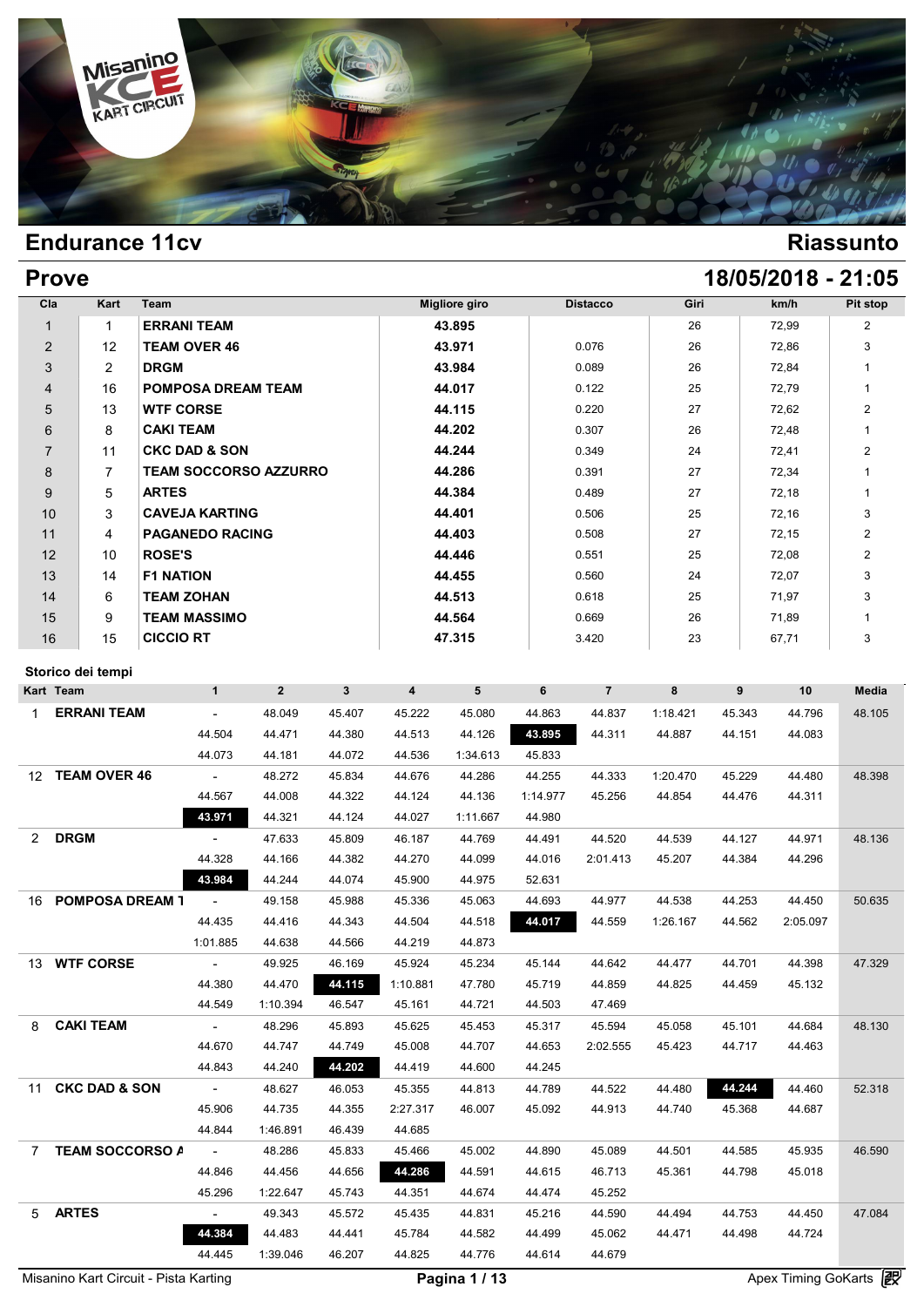

|    | Eliuuralice Ticy       |          |                |              |                |          |          |                |          |          |          | NIASSUIILU |
|----|------------------------|----------|----------------|--------------|----------------|----------|----------|----------------|----------|----------|----------|------------|
|    | Kart Team              | 1        | $\overline{2}$ | $\mathbf{3}$ | $\overline{4}$ | 5        | 6        | $\overline{7}$ | 8        | 9        | 10       | Media      |
|    | 3 CAVEJA KARTING       | $ \,$    | 55.035         | 45.986       | 1:06.353       | 46.617   | 47.539   | 44.836         | 44.575   | 44.462   | 44.697   | 49.869     |
|    |                        | 44.522   | 44.401         | 1:29.842     | 46.758         | 46.498   | 44.646   | 46.279         | 44.561   | 44.501   | 44.650   |            |
|    |                        | 46.676   | 45.135         | 1:17.702     | 45.819         | 44.785   |          |                |          |          |          |            |
| 4  | <b>PAGANEDO RACING</b> | $\sim$   | 48.077         | 45.542       | 45.030         | 44.887   | 45.097   | 44.948         | 44.729   | 1:10.937 | 46.476   | 47.680     |
|    |                        | 45.535   | 46.381         | 45.680       | 45.476         | 44.713   | 44.951   | 45.470         | 44.846   | 1:19.837 | 47.200   |            |
|    |                        | 44.994   | 46.320         | 44.502       | 44.703         | 44.538   | 44.403   | 44.416         |          |          |          |            |
| 10 | <b>ROSE'S</b>          | $\sim$   | 48.371         | 46.496       | 46.290         | 45.006   | 1:32.027 | 45.494         | 44.854   | 44.446   | 44.999   | 50.490     |
|    |                        | 45.006   | 44.991         | 45.090       | 44.549         | 44.990   | 45.302   | 46.659         | 44.911   | 44.695   | 44.808   |            |
|    |                        | 44.816   | 2:02.617       | 45.747       | 44.714         | 44.900   |          |                |          |          |          |            |
|    | 14 F1 NATION           | $\sim$   | 50.809         | 46.310       | 46.111         | 45.211   | 44.455   | 44.797         | 46.232   | 45.644   | 2:28.391 | 53.161     |
|    |                        | 48.176   | 47.194         | 45.821       | 45.768         | 45.397   | 46.142   | 45.666         | 46.325   | 1:16.431 | 50.308   |            |
|    |                        | 1:10.685 | 46.474         | 45.110       | 45.268         |          |          |                |          |          |          |            |
| 6  | <b>TEAM ZOHAN</b>      | $\sim$   | 49.445         | 46.238       | 45.074         | 1:27.814 | 53.534   | 45.471         | 46.039   | 45.091   | 45.239   | 50.238     |
|    |                        | 45.276   | 1:12.011       | 50.446       | 44.782         | 45.729   | 44.788   | 45.079         | 44.513   | 45.213   | 47.943   |            |
|    |                        | 45.833   | 1:13.427       | 46.086       | 45.235         | 45.407   |          |                |          |          |          |            |
| 9  | <b>TEAM MASSIMO</b>    | $\sim$   | 48.100         | 45.669       | 45.700         | 45.168   | 44.915   | 45.775         | 45.067   | 46.541   | 44.760   | 48.256     |
|    |                        | 44.969   | 44.564         | 44.983       | 45.389         | 44.805   | 44.788   | 46.006         | 44.848   | 1:43.811 | 49.668   |            |
|    |                        | 44.789   | 49.983         | 45.127       | 50.489         | 45.422   | 45.070   |                |          |          |          |            |
| 15 | <b>CICCIO RT</b>       | $\sim$   | 51.571         | 49.482       | 47.606         | 48.141   | 47.315   | 1:32.089       | 55.843   | 48.978   | 47.548   | 54.504     |
|    |                        | 47.499   | 48.278         | 1:25.749     | 1:02.139       | 50.034   | 49.636   | 47.580         | 1:18.865 | 51.068   | 47.567   |            |
|    |                        | 47.419   | 47.341         | 47.349       |                |          |          |                |          |          |          |            |
|    |                        |          |                |              |                |          |          |                |          |          |          |            |

|                | Qualifiche     |                              |                      |                 |      | 18/05/2018 - 21:26 |          |
|----------------|----------------|------------------------------|----------------------|-----------------|------|--------------------|----------|
| Cla            | Kart           | <b>Team</b>                  | <b>Migliore giro</b> | <b>Distacco</b> | Giri | km/h               | Pit stop |
|                | $\overline{2}$ | <b>DRGM</b>                  | 43.696               |                 | 15   | 73,32              |          |
| 2              | 12             | <b>TEAM OVER 46</b>          | 43.697               | 0.001           | 15   | 73,32              |          |
| 3              | 16             | <b>POMPOSA DREAM TEAM</b>    | 43.911               | 0.215           | 15   | 72,96              |          |
| $\overline{4}$ | 8              | <b>CAKI TEAM</b>             | 43.912               | 0.216           | 15   | 72,96              |          |
| 5              | $\overline{7}$ | <b>TEAM SOCCORSO AZZURRO</b> | 43.941               | 0.245           | 15   | 72,91              |          |
| 6              | 11             | <b>CKC DAD &amp; SON</b>     | 43.941               | 0.245           | 15   | 72,91              |          |
| $\overline{7}$ | 3              | <b>CAVEJA KARTING</b>        | 43.984               | 0.288           | 14   | 72,84              |          |
| 8              | 9              | <b>TEAM MASSIMO</b>          | 43.996               | 0.300           | 15   | 72,82              |          |
| 9              | 6              | <b>TEAM ZOHAN</b>            | 44.028               | 0.332           | 15   | 72,77              |          |
| 10             | 13             | <b>WTF CORSE</b>             | 44.031               | 0.335           | 14   | 72,76              |          |
| 11             |                | <b>ERRANI TEAM</b>           | 44.062               | 0.366           | 15   | 72,71              |          |
| 12             | 4              | <b>PAGANEDO RACING</b>       | 44.067               | 0.371           | 14   | 72,70              |          |
| 13             | 5              | <b>ARTES</b>                 | 44.262               | 0.566           | 14   | 72,38              |          |
| 14             | 14             | <b>F1 NATION</b>             | 44.304               | 0.608           | 14   | 72,31              |          |
| 15             | 10             | <b>ROSE'S</b>                | 44.445               | 0.749           | 15   | 72,08              |          |
| 16             | 15             | <b>CICCIO RT</b>             | 46.102               | 2.406           | 14   | 69,49              |          |

### **Storico dei tempi**

|                  | Storico dei tempi   |                            |        |        |        |        |        |        |        |        |        |                            |
|------------------|---------------------|----------------------------|--------|--------|--------|--------|--------|--------|--------|--------|--------|----------------------------|
|                  | Kart Team           |                            |        | 3      |        |        | 6      |        |        |        | 10     | <b>Media</b>               |
| 2                | <b>DRGM</b>         | $\overline{\phantom{0}}$   | 44.046 | 43.917 | 44.014 | 44.125 | 44.040 | 44.045 | 45.751 | 43.903 | 49.531 | 44.497                     |
|                  |                     | 44.057                     | 44.049 | 43.953 | 43.696 | 43.833 |        |        |        |        |        |                            |
| 12 <sup>12</sup> | <b>TEAM OVER 46</b> | $\overline{\phantom{a}}$   | 43.818 | 43.961 | 43.996 | 44.371 | 44.235 | 44.313 | 45.569 | 47.386 | 43.763 | 44.368                     |
|                  |                     | 44.250                     | 43.720 | 43.697 | 44.047 | 44.036 |        |        |        |        |        |                            |
| .                | .                   | $\cdots$ $\cdots$ $\cdots$ |        |        | $\sim$ | .      |        |        |        |        | ___    | Go<br>$\sim$ $\sim$ $\sim$ |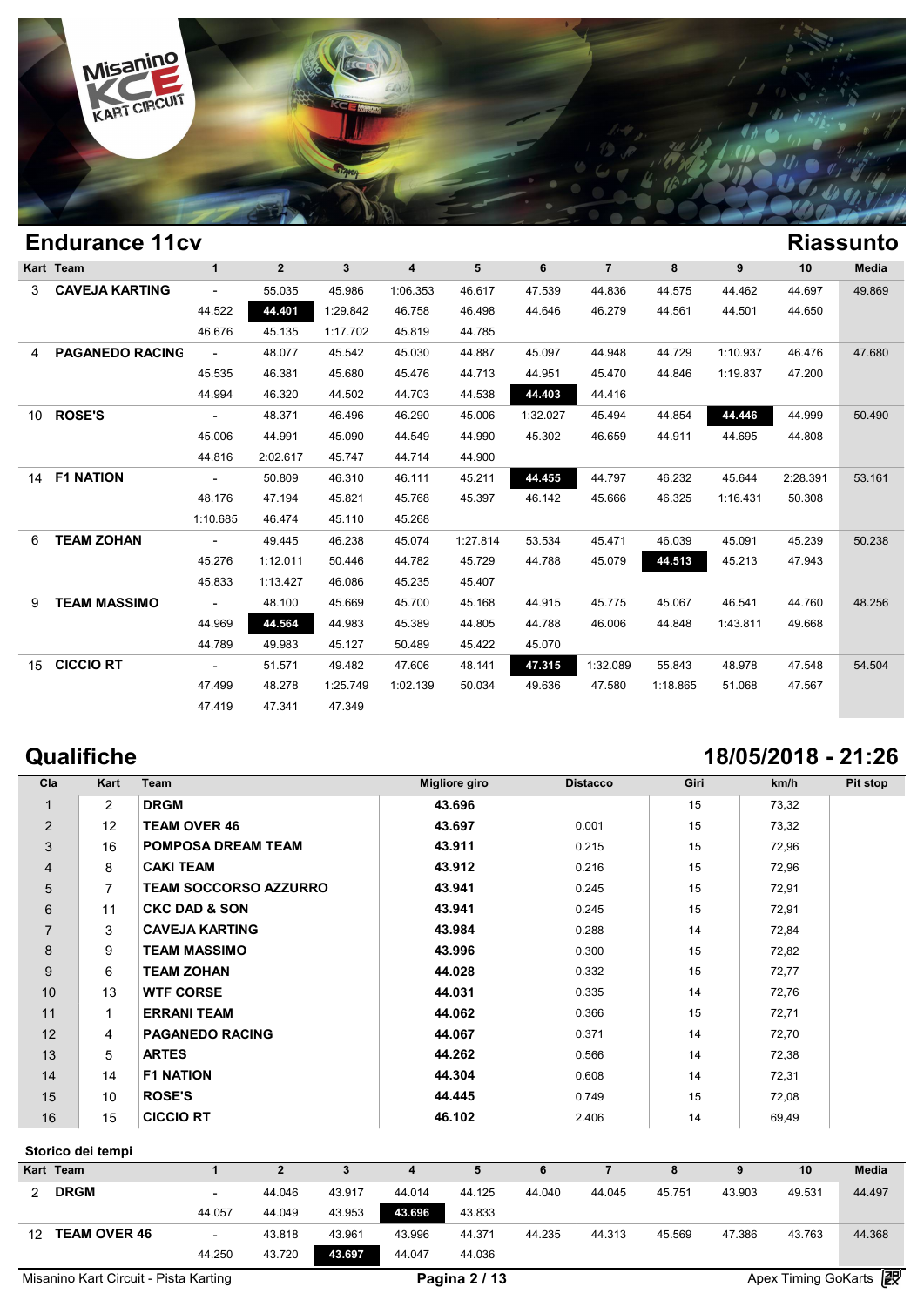

|             | <b>Endurance 11cv</b>    |                 |                |                |                         |        |        |                |        |        |        | <b>Riassunto</b> |
|-------------|--------------------------|-----------------|----------------|----------------|-------------------------|--------|--------|----------------|--------|--------|--------|------------------|
|             | Kart Team                | $\mathbf{1}$    | $\overline{2}$ | $\overline{3}$ | $\overline{\mathbf{4}}$ | 5      | 6      | $\overline{7}$ | 8      | 9      | 10     | <b>Media</b>     |
|             | 16 POMPOSA DREAM 1       | $\sim$          | 44.343         | 44.088         | 44.098                  | 44.031 | 43.976 | 44.693         | 44.217 | 44.091 | 44.229 | 44.387           |
|             |                          | 44.221          | 43.993         | 47.387         | 44.149                  | 43.911 |        |                |        |        |        |                  |
| 8           | <b>CAKI TEAM</b>         | $\sim$          | 44.393         | 44.128         | 44.150                  | 44.159 | 44.303 | 44.016         | 43.912 | 43.978 | 44.128 | 44.522           |
|             |                          | 44.217          | 44.344         | 44.385         | 45.815                  | 47.390 |        |                |        |        |        |                  |
| $7^{\circ}$ | <b>TEAM SOCCORSO A</b>   | $\sim$ $ \sim$  | 44.177         | 44.199         | 44.355                  | 43.951 | 44.112 | 44.093         | 43.964 | 44.435 | 43.941 | 44.162           |
|             |                          | 44.071          | 44.140         | 44.559         | 44.280                  | 43.996 |        |                |        |        |        |                  |
| 11          | <b>CKC DAD &amp; SON</b> | $\sim$ $ \sim$  | 44.663         | 44.201         | 44.196                  | 44.099 | 44.106 | 43.941         | 44.219 | 44.336 | 44.167 | 44.415           |
|             |                          | 44.304          | 44.767         | 44.332         | 44.143                  | 46.336 |        |                |        |        |        |                  |
| 3           | <b>CAVEJA KARTING</b>    | $\sim 100$      | 44.749         | 44.414         | 44.306                  | 44.078 | 44.075 | 44.097         | 44.244 | 44.145 | 43.984 | 44.253           |
|             |                          | 44.598          | 44.427         | 44.041         | 44.132                  |        |        |                |        |        |        |                  |
| 9           | <b>TEAM MASSIMO</b>      | $\sim$          | 44.623         | 44.539         | 44.374                  | 45.660 | 44.075 | 44.522         | 44.042 | 43.996 | 44.031 | 44.559           |
|             |                          | 44.188          | 44.868         | 44.593         | 45.664                  | 44.664 |        |                |        |        |        |                  |
| 6           | <b>TEAM ZOHAN</b>        | $\sim 10^{-10}$ | 45.004         | 44.186         | 44.349                  | 44.172 | 44.651 | 44.468         | 44.170 | 44.028 | 44.730 | 44.577           |
|             |                          | 45.891          | 44.325         | 44.661         | 44.586                  | 44.866 |        |                |        |        |        |                  |
|             | 13 WTF CORSE             | $\sim$          | 44.292         | 44.031         | 44.206                  | 44.190 | 44.278 | 44.823         | 44.638 | 44.876 | 44.451 | 44.440           |
|             |                          | 44.636          | 44.436         | 44.577         | 44.291                  |        |        |                |        |        |        |                  |
| 1           | <b>ERRANI TEAM</b>       | $\sim$ $ \sim$  | 44.260         | 44.194         | 44.085                  | 44.460 | 44.062 | 44.113         | 44.240 | 55.114 | 49.023 | 45.384           |
|             |                          | 44.591          | 44.271         | 44.398         | 44.478                  | 44.094 |        |                |        |        |        |                  |
| 4           | <b>PAGANEDO RACING</b>   | $\sim$ $-$      | 55.780         | 47.068         | 44.402                  | 44.381 | 44.135 | 44.172         | 44.234 | 44.067 | 44.407 | 45.571           |
|             |                          | 45.305          | 44.985         | 44.722         | 44.776                  |        |        |                |        |        |        |                  |
|             | 5 ARTES                  | $\sim$          | 44.337         | 44.405         | 44.540                  | 44.391 | 47.909 | 44.488         | 44.268 | 45.225 | 44.603 | 44.723           |
|             |                          | 44.283          | 44.262         | 44.423         | 44.269                  |        |        |                |        |        |        |                  |
|             | 14 F1 NATION             | $\sim$          | 45.011         | 44.953         | 45.125                  | 44.730 | 45.350 | 44.376         | 44.732 | 45.146 | 44.557 | 44.786           |
|             |                          | 44.876          | 44.448         | 44.611         | 44.304                  |        |        |                |        |        |        |                  |
|             | 10 ROSE'S                | $\sim$          | 44.977         | 44.645         | 45.688                  | 44.634 | 44.610 | 45.445         | 44.627 | 44.456 | 44.588 | 44.990           |
|             |                          | 47.218          | 45.226         | 44.445         | 44.479                  | 44.833 |        |                |        |        |        |                  |
|             | 15 CICCIO RT             | $\sim$ $ \sim$  | 47.087         | 47.070         | 47.520                  | 47.929 | 46.947 | 47.128         | 46.291 | 47.838 | 46.662 | 46.968           |
|             |                          | 46.932          | 46.392         | 46.697         | 46.102                  |        |        |                |        |        |        |                  |
|             |                          |                 |                |                |                         |        |        |                |        |        |        |                  |

# **Finale 18/05/2018 - 22:04**

| Cla            | Kart           | Team                         | Giri | <b>Distacco</b> | Interv. | km/h  | Migliore giro | Pit stop       |
|----------------|----------------|------------------------------|------|-----------------|---------|-------|---------------|----------------|
|                | 12             | <b>TEAM OVER 46</b>          | 151  |                 |         | 67,14 | 43.655        | $\overline{7}$ |
| $\overline{2}$ | 8              | <b>CAKI TEAM</b>             | 151  | 27.132          | 27.132  | 66,88 | 43.581        | $\overline{7}$ |
| 3              | 16             | <b>POMPOSA DREAM TEAM</b>    | 151  | 31.689          | 4.557   | 66,84 | 43.661        | $\overline{7}$ |
| $\overline{4}$ | 1              | <b>ERRANI TEAM</b>           | 151  | 36.412          | 4.723   | 66,80 | 43.611        | $\overline{7}$ |
| 5              | 10             | <b>ROSE'S</b>                | 150  | 1 Giro          | 1 Giro  | 66,47 | 43.898        | $\overline{7}$ |
| 6              | 13             | <b>WTF CORSE</b>             | 150  | 1 Giro          | 1.329   | 66,45 | 43.699        | $\overline{7}$ |
| $\overline{7}$ | 11             | <b>CKC DAD &amp; SON</b>     | 150  | 1 Giro          | 1.067   | 66,44 | 43.956        | $\overline{7}$ |
| 8              | $\overline{7}$ | <b>TEAM SOCCORSO AZZURRO</b> | 150  | 1 Giro          | 0.879   | 66,44 | 43.784        | $\overline{7}$ |
| 9              | 3              | <b>CAVEJA KARTING</b>        | 150  | 1 Giro          | 0.887   | 66,43 | 43.846        | $\overline{7}$ |
| 10             | 4              | <b>PAGANEDO RACING</b>       | 149  | 2 Giri          | 1 Giro  | 66,22 | 44.011        | $\overline{7}$ |
| 11             | 9              | <b>TEAM MASSIMO</b>          | 149  | 2 Giri          | 13.596  | 66,10 | 43.750        | $\overline{7}$ |
| 12             | 5              | <b>ARTES</b>                 | 148  | 3 Giri          | 1 Giro  | 65,63 | 44.109        | $\overline{7}$ |
| 13             | 6              | <b>TEAM ZOHAN</b>            | 146  | 5 Giri          | 2 Giri  | 64,93 | 44.019        | $\overline{7}$ |
| 14             | 14             | <b>F1 NATION</b>             | 145  | 6 Giri          | 1 Giro  | 64,49 | 43.854        | $\overline{7}$ |
| 15             | 15             | <b>CICCIO RT</b>             | 139  | 12 Giri         | 6 Giri  | 61,77 | 44.807        | $\overline{7}$ |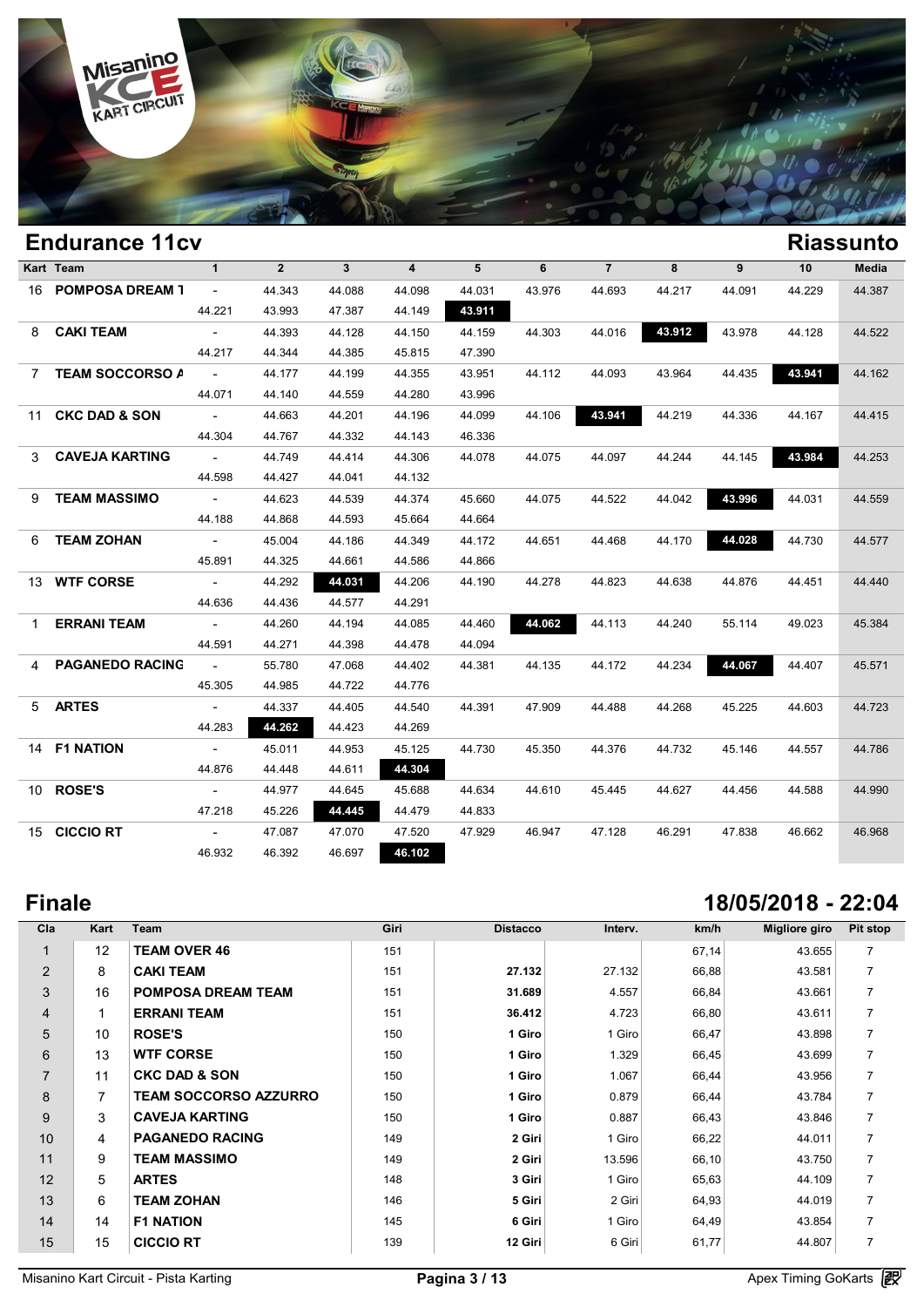

### **Endurance 11cv Riassunto Cla Kart Team Giri Distacco Interv. km/h Migliore giro Pit stop** 2 **DRGM** 151 67,53 43.466 7 **Penalità Ora Team Penalità Motivo** 00:41 **CKC DAD & SON Avvertimento** Tempo in pit 01:19 (Giro 49) 01:11 **ARTES Avvertimento** Tempo in pit 01:19 (Giro 86) 01:32 **CAVEJA KARTING Avvertimento** Tempo di staffetta : 20:06 (Giro 115) **Storico dei tempi Kart Team 1 2 3 4 5 6 7 8 9 10 Media** 12 TEAM OVER 46 44.724 44.293 44.239 44.196 44.123 44.049 44.033 43.856 43.838 43.843 47.720 1 2 3 4 5 6 7 8 9 10 Med<br>44.724 44.293 44.239 44.196 44.123 44.049 44.033 43.856 43.838 43.843 47.7<br>43.811 43.982 43.678 44.059 44.285 44.351 44.286 44.306 44.560 44.332<br>44.215 44.427 44.127 44.054 42.815 2:00.573 45.500 4 44.724 44.293 44.239 44.196 44.123 44.049 44.033 43.856 43.838 43.843 47.7<br>43.811 43.982 43.678 44.059 44.285 44.351 44.286 44.306 44.560 44.332<br>44.215 44.427 44.137 44.054 43.915 2:00.573 45.509 44.238 44.200 44.103<br>43.9 44.724 44.293 44.239 44.196 44.123 44.049 44.033 43.856 43.838 43.843 47.7<br>43.811 43.982 43.678 44.059 44.285 44.351 44.286 44.306 44.560 44.332<br>44.215 44.427 44.137 44.054 43.915 2:00.573 45.509 44.238 44.200 44.103<br>43.96 44.215 43.982 43.678 44.059 44.285 44.351 44.286 44.306 44.560 44.332<br>44.215 44.427 44.137 44.054 43.915 2:00.573 45.509 44.238 44.200 44.103<br>43.968 43.894 43.891 43.855 44.093 43.875 43.848 43.936 44.001 43.939<br>44.159 43. 44.215 44.427 44.137 44.054 43.915 2:00.573 45.509 44.238 44.200 44.103<br>43.968 43.894 43.891 43.855 44.093 43.875 43.848 43.936 44.001 43.939<br>44.159 43.951 43.985 44.328 2:01.220 45.237 44.211 43.981 43.782 43.969<br>43.694 4 43.968 43.894 43.891 43.855 44.093 43.875 43.848 43.936 44.001 43.939<br>44.159 43.951 43.985 44.328 2:01.220 45.237 44.211 43.981 43.782 43.969<br>43.694 43.719 44.135 44.032 44.095 44.189 43.990 43.980 44.140 44.043<br>44.037 43. 44.109 43.951 43.985 44.328 2:01.220 45.237 44.211 43.981 43.782 43.969<br>43.694 43.719 44.135 44.032 44.095 44.189 43.990 43.980 44.140 44.043<br>44.037 43.979 43.999 44.185 43.910 43.887 43.958 43.928 2:00.065 45.085<br>44.108 4 44.037 43.979 44.135 44.032 44.095 44.189 43.990 43.980 44.140 44.043<br>44.037 43.979 43.999 44.185 43.910 43.887 43.958 43.928 2:00.065 45.085<br>44.108 44.212 44.030 43.999 44.140 43.873 43.895 44.325 44.099 43.922<br>44.071 44.0 44.037 43.979 43.999 44.185 43.910 43.887 43.958 43.928 2:00.065 45.085<br>44.108 44.212 44.030 43.999 44.140 43.873 43.895 44.325 44.099 43.922<br>44.071 44.013 44.071 44.048 43.980 43.999 43.906 43.962 43.941 43.812<br>43.953 43. 44.108 44.212 44.030 43.999 44.140 43.873 43.895 44.325 44.099 43.922<br>44.071 44.013 44.071 44.048 43.980 43.999 43.906 43.962 43.941 43.812<br>43.953 43.874 45.655 50.226 2:00.649 45.090 44.139 43.999 44.080 44.063<br>44.078 44. 44.071 44.013 44.071 44.048 43.980 43.999 43.906 43.962 43.941 43.812<br>43.953 43.874 43.655 50.226 2:00.649 45.090 44.139 43.999 44.080 44.063<br>44.078 44.211 43.969 44.228 44.355 44.864 44.046 44.179 44.075 44.304<br>44.137 44. 43.953 43.874 43.655 50.226 2:00.649 45.090 44.139 43.999 44.080 44.063<br>44.078 44.211 43.969 44.228 44.355 44.864 44.046 44.179 44.075 44.304<br>44.137 44.071 44.167 44.157 44.129 44.010 44.083 44.199 44.056 2:00.098<br>45.095 44 44.078 44.211 43.969 44.228 44.355 44.864 44.046 44.179 44.075 44.304<br>44.137 44.071 44.167 44.157 44.129 44.010 44.083 44.199 44.056 2:00.098<br>45.095 44.033 43.874 44.157 44.254 43.881 43.669 43.805 45.990 44.542<br>44.014 44. 44.137 44.071 44.167 44.157 44.129 44.010 44.083 44.199 44.056 2:00.098<br>45.095 44.033 43.874 44.157 44.254 43.881 43.669 43.805 45.990 44.542<br>44.014 44.011 43.763 44.219 44.076 43.919 44.169 43.779 43.757 43.907<br>43.899 1:5 44.546 8 **CAKI TEAM** 45.143 47.640 44.620 44.554 44.563 44.459 44.253 44.535 44.775 44.260 47.889 44.546 11:59.947 2:02.071 45.566 44.343 44.293 44.243 44.318 44.305 44.476<br>44.546 45.143 47.640 44.620 44.554 44.563 44.459 44.253 44.535 44.775 44.260 47.8<br>44.441 44.385 44.403 2:01.429 47.226 45.503 44.939 44.219 45.040 44.546<br>45.143 47.640 44.620 44.554 44.563 44.459 44.253 44.535 44.775 44.260 47.8<br>44.441 44.385 44.403 2:01.429 47.226 45.503 44.939 44.219 45.040 43.974<br>45.069 44.480 44.046 43.840 44.028 43.869 43.822 44.097 44.057 43.75 44.441 44.385 44.403 2:01.429 47.226 45.503 44.939 44.219 45.040 43.974<br>45.069 44.480 44.046 43.840 44.028 43.869 43.822 44.097 44.057 43.753<br>43.840 43.666 43.814 43.805 45.531 43.966 43.768 43.815 43.691 2:00.470<br>45.057 4 44.441 44.385 44.403 2:01.429 47.226 45.503 44.939 44.219 45.040 43.974<br>45.069 44.480 44.046 43.840 44.028 43.869 43.822 44.097 44.057 43.753<br>43.840 43.666 43.814 43.805 **48.531** 43.966 43.768 43.815 43.691 2:00.470<br>45.957 45.069 44.480 44.046 43.840 44.028 43.869 43.822 44.097 44.057 43.753<br>43.840 43.666 43.814 43.805 48.581 43.966 43.768 43.815 43.691 2:00.470<br>45.957 44.203 44.093 44.144 44.640 43.997 43.888 44.029 44.235 44.005<br>44.268 43. 43.840 43.666 43.814 43.805 43.581 43.966 43.768 43.815 43.691 2:00.470<br>45.957 44.203 44.093 44.144 44.640 43.997 43.888 44.029 44.235 44.005<br>44.268 43.972 44.146 43.920 43.946 43.844 44.209 43.817 43.855 43.961<br>43.921 43 44.268 43.972 44.146 43.920 43.946 43.844 44.209 44.235 44.005 44.268 43.972 44.146 43.920 43.946 43.844 44.209 43.817 43.855 43.961 43.921 43.919 44.233 44.096 51.536 2:01.102 45.300 44.268 44.186 44.648 44.162 44.219 44. 44.268 43.972 44.146 43.920 43.946 43.844 44.209 43.817 43.855 43.961<br>43.921 43.919 44.233 44.096 51.536 2:01.102 45.300 44.268 44.186 44.648<br>44.162 44.219 44.108 43.955 44.027 44.224 44.241 44.209 44.077 44.159<br>44.092 44. 44.162 44.219 44.233 44.096 51.536 2:01.102 45.300 44.268 44.186 44.648<br>44.162 44.219 44.108 43.955 44.027 44.224 44.241 44.209 44.077 44.159<br>44.092 44.339 44.069 44.125 44.236 44.604 44.195 44.177 44.258 44.274<br>44.533 2:0 44.162 44.219 44.108 43.955 44.027 44.224 44.241 44.209 44.077 44.159<br>44.092 44.339 44.069 44.125 44.236 44.604 44.195 44.177 44.258 44.274<br>44.533 2:00.501 45.253 44.474 44.288 44.490 44.354 2:01.160 45.244 44.777<br>44.388 4 44.092 44.339 44.069 44.125 44.236 44.604 44.195 44.177 44.258 44.274<br>44.533 2:00.501 45.253 44.474 44.288 44.490 44.354 2:01.160 45.244 44.777<br>44.388 44.205 44.242 44.355 44.170 44.325 44.467 44.535 44.501 44.490<br>2:00.407 44.533 2:00.501 45.253 44.474 44.288 44.490 44.354 2:01.160 45.244 44.777<br>44.388 44.205 44.242 44.355 44.170 44.325 44.467 44.535 44.501 44.490<br>1:00.407 45.312 45.188 44.217 43.885 43.829 44.049 44.176 43.745 43.972<br>43.883 44.388 44.205 44.242 44.355 44.170 44.325 44.467 44.535 44.501 44.490<br>
2:00.407 45.312 45.188 44.217 43.885 43.829 44.049 44.176 43.745 43.972<br>
43.883 44.982 44.543 43.974 43.986 43.921 44.127 43.920 44.055 2:00.704<br>
44.95 44.053 44.982 44.176 43.974 43.885 43.829 44.049 44.176 43.745 43.972<br>
44.883 44.982 44.543 43.974 43.986 43.921 44.127 43.920 44.055 2:00.704<br>
44.953 44.275 44.176 44.164 43.973 43.878 44.051 44.201 43.919 43.925<br>
44.127 44.585 16 **POMPOSA DREAM 1** 45.180 44.705 44.454 44.270 44.454 44.468 44.272 44.259 44.624 44.118 47.926 44.127 44.000 43.780 43.983 44.186 44.048 44.646 44.286 44.422 44.216<br>44.585 45.180 44.705 44.454 44.270 44.454 44.468 44.272 44.259 44.624 44.118 47.9<br>44.302 44.081 43.990 44.048 44.090 44.336 44.280 44.146 44.414 44.146<br> 44.585<br>45.180 44.705 44.454 44.270 44.454 44.468 44.272 44.259 44.624 44.118 47.9.<br>44.302 44.081 43.990 44.048 44.090 44.336 44.280 44.146 44.414 44.146<br>44.206 44.085 45.575 45.075 44.215 2:02.449 2:02.727 45.377 44.305 44 44.302 44.705 44.454 44.270 44.454 44.468 44.272 44.259 44.624 44.118 47.9<br>44.302 44.081 43.990 44.048 44.090 44.336 44.280 44.146 44.414 44.146<br>44.206 44.085 45.575 45.075 44.215 2:02.449 2:02.727 45.377 44.305 44.116<br>43. 44.302 44.081 43.990 44.048 44.090 44.336 44.280 44.146 44.414 44.146<br>44.206 44.085 45.575 45.075 44.215 2:02.449 2:02.727 45.377 44.305 44.116<br>43.948 44.089 44.012 44.102 43.926 44.014 44.510 43.989 43.960 44.028<br>44.211 4 44.206 44.085 45.575 45.075 44.215 2:02.449 2:02.727 45.377 44.305 44.116<br>43.948 44.089 44.012 44.102 43.926 44.014 44.510 43.989 43.960 44.028<br>44.211 44.139 43.903 44.102 43.861 43.832 44.095 43.982 44.055 43.966<br>43.947 4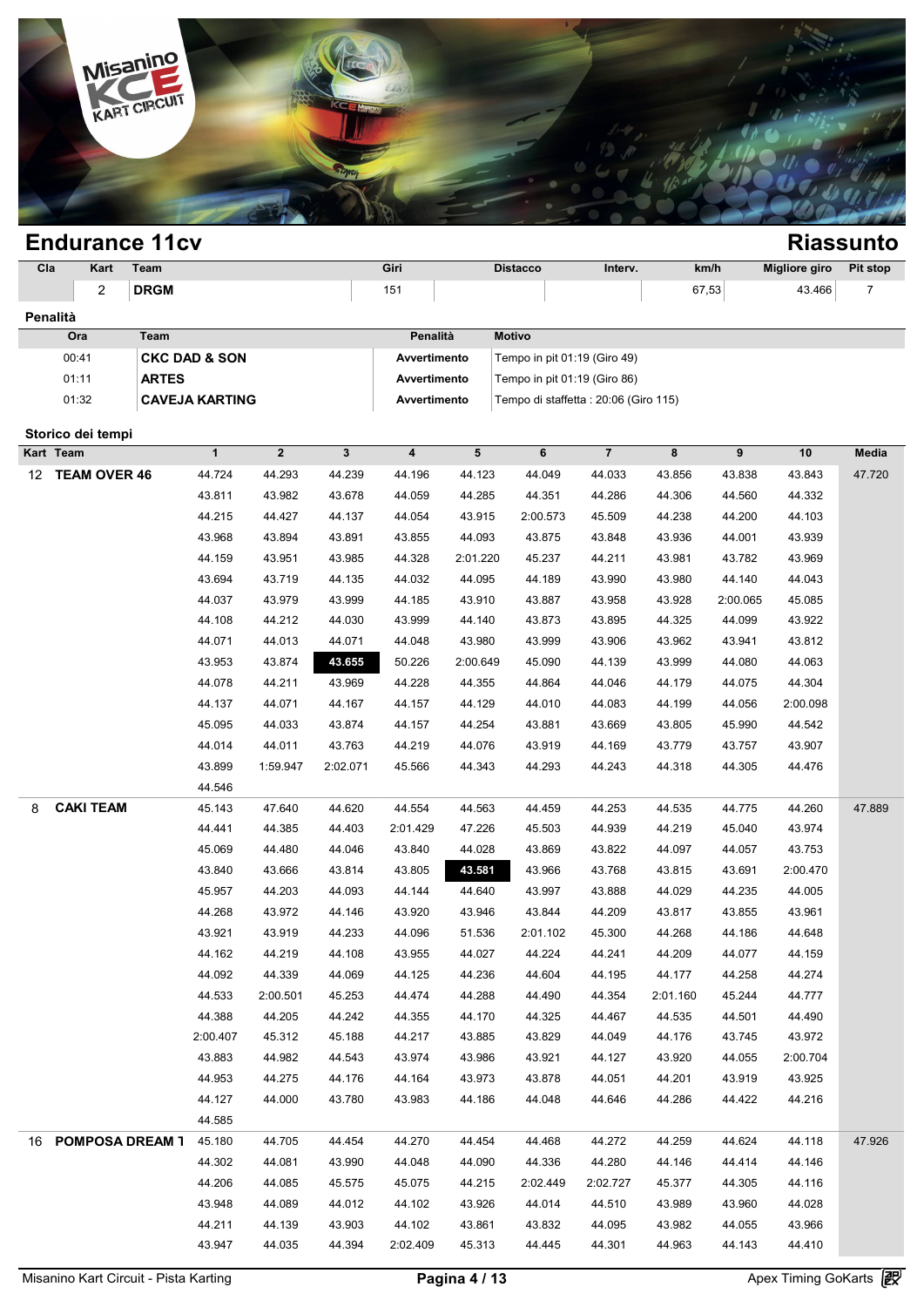

| <b>Endurance 11cv</b>   |              |                |              |        |                 |          |          |          |          |          | <b>Riassunto</b> |
|-------------------------|--------------|----------------|--------------|--------|-----------------|----------|----------|----------|----------|----------|------------------|
| Kart Team               | $\mathbf{1}$ | $\overline{2}$ | $\mathbf{3}$ | 4      | $5\phantom{.0}$ | 6        | $\bf 7$  | 8        | 9        | $10$     | Media            |
|                         | 44.359       | 44.523         | 44.162       | 44.485 | 44.484          | 44.377   | 44.053   | 44.220   | 44.406   | 44.320   |                  |
|                         | 44.588       | 44.141         | 44.339       | 44.331 | 44.292          | 2:12.483 | 44.958   | 44.268   | 44.073   | 43.787   |                  |
|                         | 44.241       | 43.961         | 43.967       | 43.973 | 44.063          | 44.148   | 44.341   | 43.812   | 43.878   | 44.086   |                  |
|                         | 44.035       | 44.295         | 44.230       | 44.028 | 44.043          | 43.918   | 44.087   | 44.000   | 44.294   | 44.315   |                  |
|                         | 44.241       | 2:03.494       | 45.083       | 44.482 | 44.330          | 44.184   | 45.125   | 44.461   | 44.233   | 44.343   |                  |
|                         | 44.138       | 44.189         | 43.944       | 44.149 | 44.189          | 44.157   | 44.430   | 44.452   | 44.300   | 44.644   |                  |
|                         | 44.168       | 44.139         | 44.344       | 44.547 | 44.218          | 44.280   | 2:01.928 | 2:01.939 | 45.473   | 44.400   |                  |
|                         | 43.887       | 43.872         | 43.752       | 43.808 | 44.034          | 44.235   | 43.907   | 43.864   | 43.734   | 43.677   |                  |
|                         | 44.308       | 43.667         | 43.945       | 44.000 | 43.661          | 43.959   | 44.118   | 43.884   | 43.994   | 44.003   |                  |
|                         | 44.442       |                |              |        |                 |          |          |          |          |          |                  |
| <b>ERRANI TEAM</b><br>1 | 44.620       | 44.710         | 44.122       | 44.305 | 44.007          | 44.096   | 44.047   | 43.967   | 43.947   | 43.764   | 48.261           |
|                         | 44.106       | 44.049         | 43.953       | 44.024 | 44.040          | 44.071   | 43.722   | 44.458   | 46.771   | 44.008   |                  |
|                         | 44.426       | 43.938         | 1:28.954     | 43.883 | 2:01.919        | 45.270   | 44.304   | 44.121   | 44.530   | 44.103   |                  |
|                         | 44.221       | 44.124         | 43.967       | 44.250 | 44.298          | 44.225   | 44.473   | 44.197   | 44.164   | 44.188   |                  |
|                         | 44.145       | 44.315         | 44.159       | 44.269 | 44.349          | 44.666   | 44.685   | 44.299   | 44.347   | 2:02.193 |                  |
|                         | 44.961       | 44.379         | 43.928       | 44.228 | 43.828          | 43.987   | 43.878   | 43.870   | 43.813   | 43.700   |                  |
|                         | 44.557       | 44.477         | 44.001       | 43.910 | 44.036          | 43.941   | 43.937   | 43.770   | 43.739   | 43.611   |                  |
|                         | 44.087       | 43.727         | 43.790       | 43.704 | 43.737          | 2:01.661 | 45.597   | 45.217   | 45.228   | 44.815   |                  |
|                         | 45.232       | 44.473         | 44.500       | 44.619 | 2:01.796        | 46.320   | 44.856   | 2:01.059 | 46.568   | 44.828   |                  |
|                         | 45.611       | 44.509         | 44.405       | 46.517 | 44.436          | 44.990   | 44.602   | 44.597   | 2:02.234 | 44.950   |                  |
|                         | 44.228       | 44.535         | 43.794       | 44.420 | 43.940          | 44.038   | 43.940   | 43.954   | 43.747   | 44.005   |                  |
|                         | 43.816       | 43.814         | 43.875       | 43.885 | 43.880          | 44.130   | 43.871   | 43.807   | 43.818   | 43.869   |                  |
|                         | 43.898       | 43.913         | 44.206       | 43.802 | 44.293          | 2:01.394 | 45.783   | 44.617   | 44.747   | 44.614   |                  |
|                         | 45.229       | 44.475         | 44.566       | 44.526 | 44.598          | 44.727   | 44.492   | 44.191   | 44.617   | 44.563   |                  |
|                         | 44.568       | 44.538         | 44.203       | 44.456 | 44.457          | 44.635   | 44.755   | 44.657   | 44.661   | 44.685   |                  |
| <b>ROSE'S</b><br>10     | 47.305       | 46.371         | 44.617       | 44.689 | 44.758          | 44.734   | 44.543   | 2:01.805 | 48.043   | 45.416   | 48.174           |
|                         | 45.897       | 45.574         | 45.519       | 44.597 | 44.787          | 44.436   | 45.115   | 44.665   | 44.532   | 44.712   |                  |
|                         | 44.629       | 44.770         | 44.857       | 44.829 | 2:02.665        | 45.832   | 44.401   | 44.588   | 45.211   | 44.327   |                  |
|                         | 44.250       | 44.244         | 44.288       | 44.226 | 44.294          | 44.134   | 44.041   | 44.089   | 44.231   | 44.325   |                  |
|                         | 44.417       | 44.401         | 44.340       | 44.317 | 44.395          | 44.393   | 44.465   | 44.341   | 44.847   | 2:00.611 |                  |
|                         | 45.133       | 44.328         | 44.888       | 44.289 | 44.385          | 44.186   | 44.247   | 44.378   | 44.081   | 44.318   |                  |
|                         | 44.498       | 44.507         | 44.447       | 44.515 | 44.359          | 44.193   | 44.461   | 44.370   | 44.099   | 44.490   |                  |
|                         | 44.768       | 44.115         | 44.303       | 44.226 | 2:01.583        | 45.171   | 44.151   | 44.393   | 45.449   | 44.428   |                  |
|                         | 44.827       | 44.186         | 44.193       | 44.169 | 44.324          | 44.229   | 44.120   | 44.092   | 44.471   | 44.425   |                  |
|                         | 51.823       | 44.846         | 44.558       | 43.964 | 44.134          | 45.359   | 44.331   | 44.218   | 44.361   | 2:00.334 |                  |
|                         | 45.480       | 44.387         | 44.280       | 45.747 | 44.686          | 44.524   | 44.353   | 45.278   | 44.272   | 44.288   |                  |
|                         | 44.403       | 44.141         | 44.300       | 44.491 | 44.369          | 44.299   | 44.410   | 44.365   | 44.532   | 45.140   |                  |
|                         | 44.413       | 44.308         | 44.350       | 44.246 | 2:01.489        | 45.258   | 44.381   | 44.113   | 44.159   | 44.211   |                  |
|                         | 44.015       | 44.028         | 44.227       | 43.934 | 44.078          | 44.374   | 44.181   | 44.388   | 43.898   | 43.908   |                  |
|                         | 43.910       | 1:59.859       | 45.358       | 44.423 | 44.258          | 44.693   | 44.435   | 44.278   | 44.248   | 44.481   |                  |
| 13 WTF CORSE            | 45.789       | 50.303         | 43.967       | 44.708 | 44.189          | 44.505   | 44.155   | 44.804   | 44.154   | 44.300   | 48.182           |
|                         | 44.116       | 44.362         | 44.305       | 44.310 | 44.245          | 44.013   | 44.206   | 43.962   | 44.204   | 44.391   |                  |
|                         | 44.406       | 44.007         | 2:03.308     | 45.805 | 44.383          | 44.583   | 44.881   | 44.714   | 44.674   | 45.604   |                  |
|                         | 44.750       | 44.695         | 44.245       | 44.367 | 44.639          | 44.641   | 44.416   | 44.648   | 44.526   | 44.802   |                  |
|                         | 2:02.906     | 46.666         | 45.150       | 45.576 | 44.944          | 44.906   | 44.863   | 44.705   | 45.769   | 44.501   |                  |
|                         | 44.884       | 45.101         | 44.952       | 44.884 | 45.497          | 45.027   | 44.604   | 44.503   | 45.306   | 44.269   |                  |
|                         | 2:01.599     | 45.693         | 44.686       | 44.808 | 44.316          | 44.479   | 44.675   | 44.427   | 44.343   | 44.306   |                  |
|                         |              |                |              |        |                 |          |          |          |          |          |                  |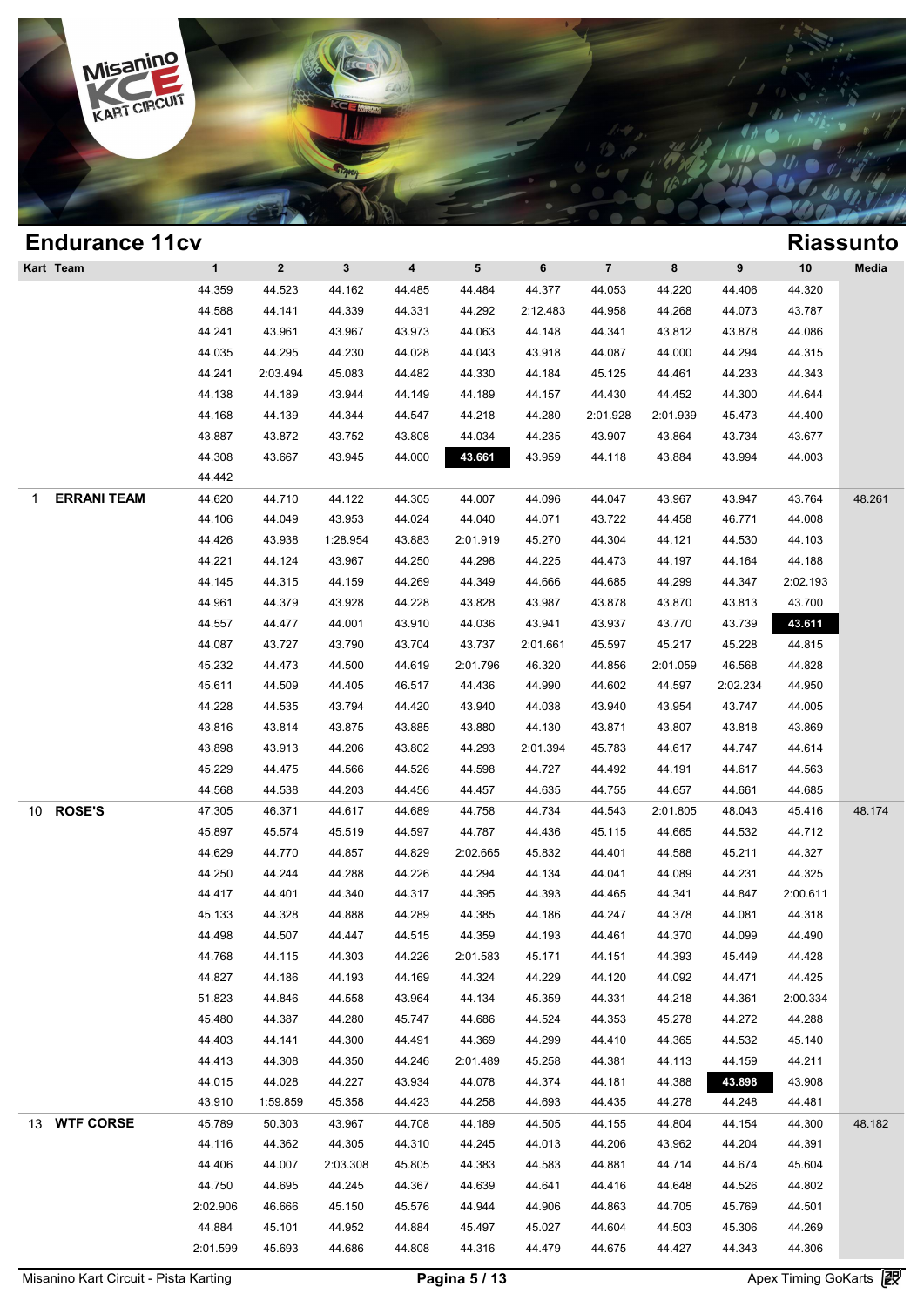

|           | <b>Endurance 11cv</b>    |              |              |              |          |                 |          |                         |          |          |          | <b>Riassunto</b> |
|-----------|--------------------------|--------------|--------------|--------------|----------|-----------------|----------|-------------------------|----------|----------|----------|------------------|
| Kart Team |                          | $\mathbf{1}$ | $\mathbf{2}$ | $\mathbf{3}$ | 4        | $5\phantom{.0}$ | 6        | $\overline{\mathbf{7}}$ | 8        | 9        | 10       | Media            |
|           |                          | 44.299       | 44.472       | 45.530       | 44.674   | 44.522          | 44.323   | 44.432                  | 44.515   | 44.235   | 44.536   |                  |
|           |                          | 44.156       | 44.300       | 44.294       | 2:01.555 | 46.134          | 44.626   | 44.306                  | 44.018   | 44.200   | 44.091   |                  |
|           |                          | 44.278       | 44.055       | 44.218       | 44.038   | 44.104          | 44.163   | 44.500                  | 44.184   | 44.150   | 44.189   |                  |
|           |                          | 44.816       | 44.140       | 44.152       | 44.317   | 44.437          | 44.475   | 44.140                  | 44.364   | 2:01.748 | 45.230   |                  |
|           |                          | 44.678       | 44.568       | 44.404       | 44.326   | 44.510          | 44.528   | 44.544                  | 44.863   | 44.399   | 44.832   |                  |
|           |                          | 44.390       | 44.247       | 44.266       | 44.392   | 44.416          | 44.348   | 44.187                  | 44.489   | 44.283   | 44.183   |                  |
|           |                          | 2:00.740     | 44.826       | 44.148       | 44.125   | 44.124          | 44.143   | 43.921                  | 43.977   | 43.699   | 44.031   |                  |
|           |                          | 43.964       | 2:01.213     | 45.501       | 44.474   | 44.133          | 44.824   | 44.458                  | 44.755   | 44.537   | 44.558   |                  |
| 11        | <b>CKC DAD &amp; SON</b> | 46.748       | 44.937       | 44.505       | 44.449   | 44.347          | 44.621   | 44.021                  | 44.107   | 44.502   | 44.290   | 48.843           |
|           |                          | 44.199       | 44.090       | 44.200       | 45.178   | 45.046          | 44.340   | 44.317                  | 44.515   | 44.387   | 44.139   |                  |
|           |                          | 44.287       | 44.299       | 44.231       | 44.304   | 44.583          | 3:42.551 | 45.428                  | 44.538   | 44.455   | 44.242   |                  |
|           |                          | 44.518       | 44.177       | 44.312       | 44.077   | 44.160          | 44.074   | 44.343                  | 44.443   | 44.027   | 43.956   |                  |
|           |                          | 44.322       | 44.177       | 44.016       | 44.157   | 44.127          | 44.428   | 44.162                  | 44.241   | 44.265   | 1:59.691 |                  |
|           |                          | 45.342       | 44.463       | 44.323       | 44.451   | 44.136          | 44.351   | 44.164                  | 44.161   | 44.194   | 44.375   |                  |
|           |                          | 44.175       | 44.167       | 44.047       | 44.181   | 44.344          | 44.283   | 44.503                  | 44.102   | 44.089   | 44.187   |                  |
|           |                          | 45.911       | 44.126       | 43.961       | 44.104   | 44.219          | 44.667   | 2:10.853                | 45.420   | 44.120   | 44.155   |                  |
|           |                          | 44.185       | 44.667       | 44.171       | 44.219   | 44.101          | 44.132   | 44.095                  | 44.066   | 44.013   | 44.174   |                  |
|           |                          | 44.604       | 44.258       | 44.082       | 44.004   | 44.215          | 44.674   | 44.402                  | 44.375   | 44.423   | 44.361   |                  |
|           |                          | 45.811       | 2:00.492     | 45.431       | 44.993   | 44.758          | 46.015   | 2:00.752                | 45.221   | 45.114   | 45.196   |                  |
|           |                          | 44.492       | 2:02.607     | 45.948       | 45.171   | 44.702          | 44.695   | 44.810                  | 44.297   | 44.830   | 44.507   |                  |
|           |                          | 44.714       | 44.590       | 2:00.893     | 45.682   | 44.847          | 44.694   | 44.694                  | 44.913   | 44.633   | 44.543   |                  |
|           |                          | 44.373       | 44.409       | 44.494       | 44.291   | 44.514          | 44.207   | 44.478                  | 44.279   | 44.234   | 44.307   |                  |
|           |                          | 44.265       | 44.673       | 44.508       | 44.143   | 44.283          | 44.437   | 44.198                  | 44.436   |          |          |                  |
| 7         | <b>TEAM SOCCORSO A</b>   | 46.767       | 48.552       | 44.788       | 44.432   | 44.926          | 44.814   | 44.278                  | 44.962   | 44.950   | 44.336   | 48.203           |
|           |                          | 44.192       | 44.195       | 44.479       | 44.501   | 44.839          | 44.418   | 44.694                  | 44.510   | 44.771   | 44.929   |                  |
|           |                          | 45.027       | 44.569       | 2:01.277     | 45.202   | 44.431          | 44.086   | 44.139                  | 44.229   | 44.126   | 44.470   |                  |
|           |                          | 44.627       | 44.172       | 44.269       | 44.005   | 44.479          | 44.512   | 44.136                  | 44.222   | 44.024   | 44.297   |                  |
|           |                          | 44.275       | 44.253       | 44.456       | 44.416   | 44.286          | 44.421   | 44.388                  | 2:04.274 | 46.141   | 44.979   |                  |
|           |                          | 44.971       | 44.805       | 44.533       | 44.491   | 44.559          | 44.574   | 44.869                  | 44.790   | 44.919   | 44.518   |                  |
|           |                          | 44.517       | 44.620       | 44.415       | 44.744   | 44.578          | 44.225   | 44.258                  | 44.284   | 44.975   | 44.494   |                  |
|           |                          | 44.096       | 44.419       | 44.536       | 2:01.225 | 45.918          | 44.595   | 44.577                  | 44.196   | 44.145   | 44.113   |                  |
|           |                          | 44.499       | 44.296       | 44.605       | 44.595   | 44.262          | 44.839   | 44.359                  | 43.935   | 44.359   | 44.255   |                  |
|           |                          | 44.125       | 44.215       | 44.205       | 44.141   | 44.114          | 44.286   | 44.273                  | 44.267   | 2:02.627 | 45.890   |                  |
|           |                          | 45.180       | 45.425       | 44.833       | 44.642   | 44.982          | 44.850   | 44.645                  | 44.457   | 44.731   | 44.518   |                  |
|           |                          | 44.282       | 45.039       | 45.275       | 44.796   | 44.304          | 44.559   | 44.652                  | 2:03.954 | 2:04.316 | 45.911   |                  |
|           |                          | 44.863       | 45.010       | 45.171       | 45.124   | 2:02.000        | 45.412   | 44.341                  | 44.128   | 43.784   | 44.068   |                  |
|           |                          | 44.261       | 43.855       | 43.982       | 44.338   | 43.998          | 43.820   | 44.017                  | 44.004   | 44.155   | 43.928   |                  |
|           |                          | 44.274       | 44.070       | 43.847       | 43.957   | 44.186          | 44.128   | 44.438                  | 44.276   | 44.782   | 44.358   |                  |
| 3         | <b>CAVEJA KARTING</b>    | 44.938       | 46.597       | 44.305       | 44.681   | 44.295          | 44.251   | 44.444                  | 44.143   | 44.170   | 44.185   | 48.215           |
|           |                          | 44.444       | 44.058       | 44.359       | 44.669   | 44.354          | 44.561   | 44.390                  | 45.065   | 44.428   | 44.741   |                  |
|           |                          | 44.255       | 44.241       | 44.605       | 44.386   | 2:01.119        | 45.525   | 44.414                  | 44.431   | 44.381   | 44.333   |                  |
|           |                          | 44.119       | 44.302       | 44.172       | 43.951   | 43.945          | 44.735   | 44.270                  | 43.927   | 43.846   | 43.906   |                  |
|           |                          | 44.073       | 44.057       | 44.096       | 2:00.431 | 46.755          | 44.814   | 44.502                  | 44.702   | 44.692   | 44.753   |                  |
|           |                          | 44.705       | 44.726       | 2:00.949     | 45.328   | 44.432          | 44.355   | 44.750                  | 44.698   | 44.220   | 44.755   |                  |
|           |                          | 44.516       | 44.926       | 2:00.565     | 45.730   | 44.785          | 45.053   | 44.544                  | 44.721   | 45.297   | 44.919   |                  |
|           |                          | 44.586       | 44.836       | 45.083       | 44.979   | 45.265          | 44.458   | 44.383                  | 44.586   | 44.807   | 44.872   |                  |
|           |                          | 44.768       | 45.320       | 44.385       | 44.437   | 44.445          | 44.942   | 44.793                  | 44.514   | 2:00.813 | 45.791   |                  |
|           |                          |              |              |              |          |                 |          |                         |          |          |          |                  |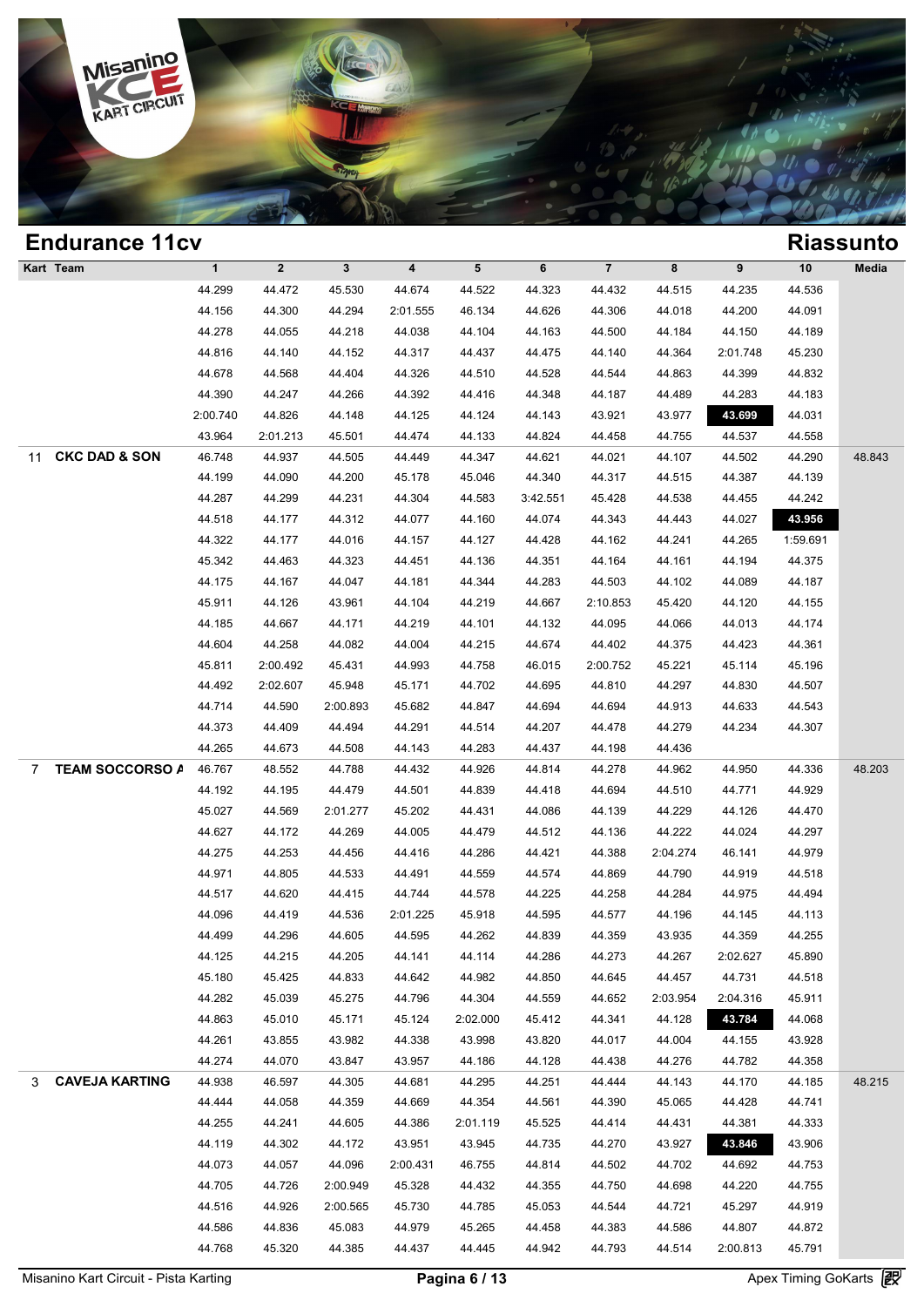

|   | <b>Endurance 11cv</b>  |              |              |              |          |          |          |                         |          |          |        | <b>Riassunto</b> |
|---|------------------------|--------------|--------------|--------------|----------|----------|----------|-------------------------|----------|----------|--------|------------------|
|   | Kart Team              | $\mathbf{1}$ | $\mathbf{2}$ | $\mathbf{3}$ | 4        | 5        | 6        | $\overline{\mathbf{7}}$ | 8        | 9        | $10$   | Media            |
|   |                        | 45.589       | 44.541       | 44.886       | 44.396   | 44.863   | 45.003   | 45.161                  | 44.694   | 44.675   | 44.754 |                  |
|   |                        | 44.546       | 44.833       | 44.861       | 44.676   | 44.570   | 44.414   | 44.586                  | 44.598   | 44.816   | 45.836 |                  |
|   |                        | 45.692       | 44.565       | 44.475       | 44.925   | 44.840   | 2:00.808 | 45.711                  | 44.753   | 44.416   | 44.545 |                  |
|   |                        | 44.350       | 44.272       | 44.014       | 44.827   | 44.396   | 44.297   | 44.182                  | 44.645   | 44.373   | 44.115 |                  |
|   |                        | 44.153       | 44.767       | 44.077       | 44.427   | 44.364   | 44.823   | 44.334                  | 44.630   | 44.525   | 44.373 |                  |
|   |                        | 44.710       | 45.084       | 2:02.092     | 47.380   | 45.147   | 44.540   | 44.190                  | 44.691   | 44.396   | 44.270 |                  |
| 4 | <b>PAGANEDO RACING</b> | 45.180       | 45.436       | 44.792       | 44.333   | 44.380   | 44.160   | 44.239                  | 44.174   | 44.372   | 44.239 | 48.357           |
|   |                        | 44.011       | 44.212       | 44.530       | 44.279   | 44.555   | 44.586   | 44.232                  | 44.598   | 44.457   | 44.407 |                  |
|   |                        | 44.293       | 44.578       | 44.610       | 2:02.673 | 46.023   | 45.024   | 45.230                  | 44.913   | 44.471   | 44.794 |                  |
|   |                        | 44.498       | 44.767       | 44.560       | 44.617   | 44.481   | 44.644   | 44.754                  | 44.622   | 44.648   | 44.426 |                  |
|   |                        | 45.447       | 44.532       | 44.516       | 2:01.701 | 46.105   | 44.750   | 44.241                  | 44.526   | 44.559   | 45.485 |                  |
|   |                        | 44.598       | 44.481       | 44.528       | 44.328   | 44.463   | 44.322   | 44.314                  | 44.173   | 44.529   | 44.456 |                  |
|   |                        | 44.595       | 44.220       | 2:01.988     | 46.422   | 45.303   | 45.200   | 45.160                  | 44.777   | 45.092   | 44.873 |                  |
|   |                        | 46.633       | 44.464       | 44.850       | 44.968   | 45.486   | 44.573   | 45.166                  | 44.876   | 45.077   | 45.409 |                  |
|   |                        | 44.896       | 2:02.037     | 46.057       | 44.316   | 44.749   | 44.724   | 44.524                  | 44.377   | 44.934   | 44.272 |                  |
|   |                        | 44.527       | 44.420       | 44.705       | 44.689   | 44.523   | 44.492   | 44.766                  | 44.801   | 44.531   | 44.669 |                  |
|   |                        | 2:01.347     | 45.924       | 44.729       | 44.881   | 44.380   | 44.575   | 44.467                  | 44.483   | 44.245   | 44.882 |                  |
|   |                        | 44.825       | 44.691       | 44.485       | 44.470   | 44.554   | 44.679   | 44.447                  | 44.840   | 44.651   | 44.596 |                  |
|   |                        | 44.471       | 2:01.528     | 45.698       | 44.659   | 44.345   | 44.655   | 44.493                  | 44.662   | 44.765   | 44.643 |                  |
|   |                        | 44.647       | 44.801       | 44.698       | 44.358   | 44.825   | 44.833   | 44.767                  | 44.739   | 2:01.816 | 46.326 |                  |
|   |                        | 44.913       | 45.482       | 44.854       | 44.520   | 44.597   | 44.586   | 44.613                  | 44.974   | 44.841   |        |                  |
| 9 | <b>TEAM MASSIMO</b>    | 46.482       | 46.967       | 45.775       | 45.027   | 45.342   | 44.994   | 44.765                  | 44.608   | 44.710   | 45.018 | 48.440           |
|   |                        | 44.838       | 44.304       | 44.479       | 44.918   | 45.178   | 45.425   | 45.394                  | 44.963   | 2:07.472 | 46.662 |                  |
|   |                        | 44.797       | 44.828       | 44.867       | 44.632   | 44.817   | 44.667   | 44.584                  | 44.569   | 44.366   | 44.551 |                  |
|   |                        | 44.694       | 44.624       | 44.491       | 44.648   | 44.504   | 44.542   | 44.580                  | 44.779   | 2:01.595 | 45.818 |                  |
|   |                        | 44.894       | 45.165       | 44.844       | 44.822   | 44.891   | 45.124   | 44.857                  | 45.193   | 44.998   | 44.929 |                  |
|   |                        | 44.797       | 44.837       | 44.706       | 45.712   | 44.825   | 45.335   | 44.939                  | 44.985   | 44.939   | 44.666 |                  |
|   |                        | 44.675       | 44.566       | 2:02.846     | 46.158   | 44.675   | 44.618   | 44.516                  | 44.343   | 44.451   | 44.614 |                  |
|   |                        | 44.555       | 44.450       | 44.205       | 44.565   | 44.435   | 44.341   | 44.047                  | 44.383   | 44.241   | 44.316 |                  |
|   |                        | 44.244       | 44.382       | 44.460       | 44.288   | 2:02.221 | 45.802   | 44.970                  | 44.865   | 45.003   | 45.184 |                  |
|   |                        | 45.191       | 44.843       | 45.190       | 44.767   | 45.055   | 45.447   | 44.898                  | 45.039   | 45.334   | 45.113 |                  |
|   |                        | 45.085       | 44.585       | 44.937       | 45.592   | 44.615   | 45.095   | 45.042                  | 44.992   | 2:02.272 | 45.087 |                  |
|   |                        | 44.251       | 43.833       | 44.061       | 44.138   | 43.972   | 44.024   | 43.945                  | 43.881   | 44.525   | 43.995 |                  |
|   |                        | 43.828       | 43.750       | 43.873       | 44.168   | 43.934   | 43.772   | 43.940                  | 2:01.618 | 45.711   | 44.592 |                  |
|   |                        | 45.042       | 45.383       | 44.762       | 44.928   | 44.862   | 44.897   | 44.460                  | 44.791   | 44.562   | 45.103 |                  |
|   |                        | 2:02.815     | 45.072       | 44.243       | 44.401   | 44.217   | 44.113   | 44.490                  | 44.664   | 44.743   |        |                  |
| 5 | <b>ARTES</b>           | 46.579       | 46.448       | 45.794       | 45.693   | 45.316   | 45.004   | 44.992                  | 45.466   | 45.197   | 44.758 | 49.108           |
|   |                        | 44.966       | 44.779       | 45.363       | 45.090   | 45.156   | 45.020   | 45.263                  | 44.802   | 45.121   | 44.702 |                  |
|   |                        | 44.927       | 2:11.934     | 45.993       | 44.844   | 44.974   | 45.965   | 44.342                  | 44.267   | 44.627   | 44.548 |                  |
|   |                        | 44.378       | 44.319       | 44.920       | 44.551   | 44.583   | 44.794   | 44.315                  | 44.324   | 44.362   | 44.366 |                  |
|   |                        | 44.481       | 44.451       | 44.308       | 44.653   | 44.506   | 44.413   | 44.678                  | 2:02.795 | 47.155   | 45.203 |                  |
|   |                        | 44.143       | 44.109       | 44.570       | 44.432   | 44.578   | 1:29.753 | 44.528                  | 44.226   | 44.272   | 44.629 |                  |
|   |                        | 44.751       | 44.445       | 44.807       | 44.602   | 44.366   | 44.322   | 44.584                  | 44.509   | 2:02.019 | 46.724 |                  |
|   |                        | 45.127       | 45.281       | 44.996       | 45.044   | 45.389   | 44.881   | 45.472                  | 45.300   | 46.187   | 44.965 |                  |
|   |                        | 44.698       | 44.773       | 45.730       | 45.898   | 45.100   | 44.897   | 2:01.742                | 45.942   | 45.869   | 44.981 |                  |
|   |                        | 45.178       | 45.129       | 45.046       | 44.917   | 45.245   | 2:03.711 | 46.246                  | 45.197   | 44.722   | 44.182 |                  |
|   |                        | 44.534       | 46.776       |              | 44.560   |          |          | 44.624                  | 44.215   |          | 44.620 |                  |
|   |                        |              |              | 44.548       |          | 44.277   | 44.878   |                         |          | 44.388   |        |                  |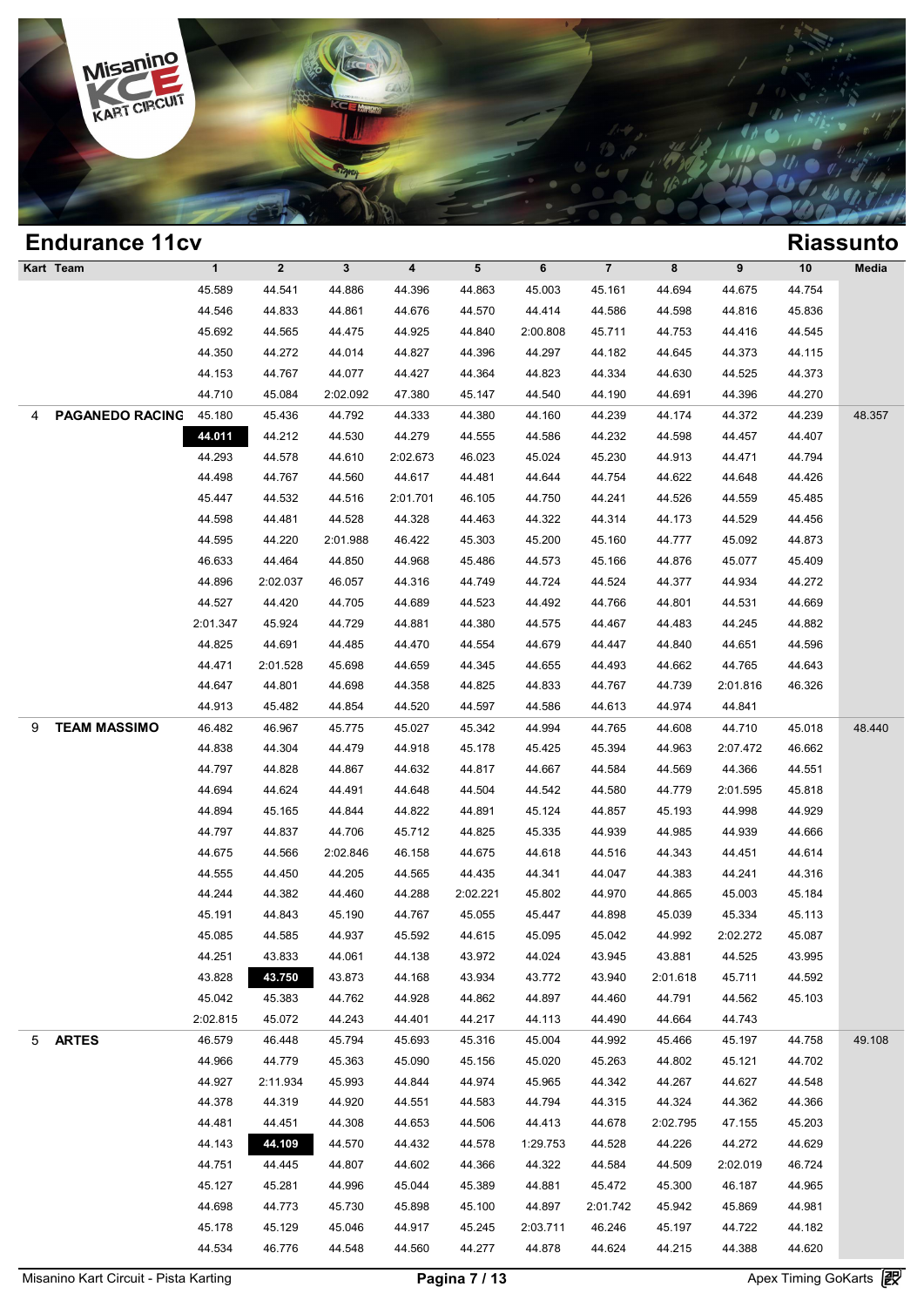

|    | <b>Endurance 11cv</b> |              |              |              |                         |          |          |                         |          |          |          | <b>Riassunto</b> |
|----|-----------------------|--------------|--------------|--------------|-------------------------|----------|----------|-------------------------|----------|----------|----------|------------------|
|    | Kart Team             | $\mathbf{1}$ | $\mathbf{2}$ | $\mathbf{3}$ | $\overline{\mathbf{4}}$ | 5        | 6        | $\overline{\mathbf{7}}$ | 8        | 9        | $10$     | Media            |
|    |                       | 44.151       | 44.942       | 44.178       | 44.190                  | 2:02.637 | 45.949   | 45.246                  | 45.317   | 46.003   | 45.156   |                  |
|    |                       | 44.889       | 44.973       | 44.778       | 45.579                  | 44.930   | 44.851   | 44.996                  | 44.896   | 44.840   | 44.940   |                  |
|    |                       | 44.799       | 44.737       | 2:11.899     | 47.166                  | 45.192   | 45.068   | 44.832                  | 45.249   | 45.175   | 44.911   |                  |
|    |                       | 45.018       | 46.177       | 44.912       | 44.549                  | 45.098   | 44.653   | 44.891                  |          |          |          |                  |
| 6  | <b>TEAM ZOHAN</b>     | 46.302       | 47.410       | 46.299       | 45.016                  | 44.936   | 45.153   | 44.610                  | 44.542   | 44.512   | 44.490   | 49.309           |
|    |                       | 44.922       | 44.531       | 44.476       | 2:02.894                | 46.717   | 44.460   | 44.891                  | 44.207   | 44.170   | 44.046   |                  |
|    |                       | 44.019       | 44.175       | 44.574       | 44.800                  | 44.522   | 44.100   | 44.277                  | 44.454   | 44.373   | 44.373   |                  |
|    |                       | 44.595       | 44.270       | 44.247       | 44.374                  | 44.472   | 44.349   | 44.445                  | 2:03.442 | 48.946   | 45.801   |                  |
|    |                       | 45.185       | 46.132       | 45.804       | 46.110                  | 47.112   | 47.155   | 46.087                  | 45.659   | 45.416   | 45.713   |                  |
|    |                       | 45.428       | 44.684       | 45.388       | 2:03.879                | 46.932   | 46.401   | 45.714                  | 45.057   | 45.407   | 45.264   |                  |
|    |                       | 45.216       | 45.748       | 46.113       | 44.808                  | 44.754   | 45.250   | 44.966                  | 45.302   | 1:18.352 | 48.235   |                  |
|    |                       | 46.145       | 2:02.690     | 46.663       | 45.164                  | 44.680   | 44.790   | 44.399                  | 45.107   | 44.892   | 45.783   |                  |
|    |                       | 45.356       | 45.105       | 44.554       | 44.568                  | 44.826   | 44.842   | 44.786                  | 2:04.374 | 48.247   | 46.469   |                  |
|    |                       | 46.207       | 45.817       | 46.036       | 46.489                  | 45.658   | 45.860   | 47.757                  | 45.117   | 45.525   | 45.272   |                  |
|    |                       | 45.411       | 45.220       | 45.120       | 45.561                  | 45.912   | 45.888   | 45.793                  | 45.690   | 45.514   | 46.044   |                  |
|    |                       | 2:03.091     | 46.137       | 45.439       | 45.054                  | 44.951   | 45.155   | 44.930                  | 44.818   | 44.929   | 44.809   |                  |
|    |                       | 45.093       | 45.104       | 44.913       | 44.757                  | 44.845   | 44.590   | 44.850                  | 44.701   | 45.372   | 44.408   |                  |
|    |                       | 44.775       | 44.559       | 44.353       | 44.481                  | 2:03.825 | 49.265   | 45.928                  | 45.626   | 45.466   | 46.418   |                  |
|    |                       | 45.701       | 45.022       | 45.068       | 45.032                  | 45.485   | 46.371   |                         |          |          |          |                  |
| 14 | <b>F1 NATION</b>      | 45.767       | 45.191       | 44.760       | 44.222                  | 44.299   | 44.576   | 44.586                  | 44.143   | 44.753   | 44.242   | 49.984           |
|    |                       | 44.218       | 43.854       | 44.159       | 44.256                  | 45.600   | 44.656   | 44.651                  | 44.380   | 1:59.855 | 46.774   |                  |
|    |                       | 47.002       | 46.597       | 46.094       | 45.824                  | 45.508   | 45.882   | 45.142                  | 45.889   | 45.398   | 45.237   |                  |
|    |                       | 45.446       | 45.482       | 45.544       | 45.943                  | 45.509   | 45.418   | 45.559                  | 2:04.484 | 49.539   | 47.685   |                  |
|    |                       | 47.102       | 47.264       | 46.299       | 47.434                  | 47.714   | 46.620   | 46.908                  | 46.751   | 47.193   | 1:36.416 |                  |
|    |                       | 47.361       | 1:36.317     | 49.840       | 46.959                  | 49.342   | 2:05.899 | 45.985                  | 45.318   | 44.566   | 44.475   |                  |
|    |                       | 44.639       | 44.422       | 44.585       | 44.907                  | 44.984   | 44.562   | 44.651                  | 44.636   | 44.916   | 44.961   |                  |
|    |                       | 45.125       | 45.150       | 44.718       | 44.653                  | 2:03.733 | 45.886   | 45.362                  | 44.477   | 44.472   | 44.532   |                  |
|    |                       | 44.688       | 44.619       | 45.377       | 44.971                  | 44.347   | 44.740   | 45.782                  | 44.660   | 44.936   | 44.507   |                  |
|    |                       | 44.544       | 44.333       | 44.624       | 44.705                  | 44.940   | 44.236   | 45.816                  | 44.955   | 44.436   | 2:03.107 |                  |
|    |                       | 46.334       | 45.458       | 46.007       | 45.604                  | 45.916   | 45.824   | 45.427                  | 45.292   | 46.125   | 45.350   |                  |
|    |                       | 2:06.554     | 47.579       | 46.681       | 46.704                  | 45.756   | 45.808   | 46.212                  | 49.921   | 46.221   | 46.298   |                  |
|    |                       | 45.887       | 2:03.673     | 45.667       | 44.796                  | 44.337   | 44.383   | 44.568                  | 44.400   | 44.486   | 44.365   |                  |
|    |                       | 54.210       | 44.955       | 44.348       | 44.179                  | 44.713   | 44.661   | 44.608                  | 43.977   | 44.566   | 44.212   |                  |
|    |                       | 44.303       | 44.773       | 44.568       | 44.515                  |          |          |                         |          |          |          |                  |
|    | 15 CICCIO RT          | 47.143       | 45.999       | 46.291       | 46.108                  | 46.086   | 46.212   | 46.649                  | 46.046   | 46.125   | 45.388   | 51.817           |
|    |                       | 46.067       | 2:07.464     | 54.798       | 50.041                  | 49.649   | 57.192   | 48.575                  | 48.203   | 48.139   | 48.179   |                  |
|    |                       | 48.424       | 47.979       | 47.750       | 48.304                  | 3:47.964 | 49.649   | 46.806                  | 46.667   | 46.073   | 46.401   |                  |
|    |                       | 46.016       | 46.175       | 45.948       | 46.753                  | 45.872   | 45.639   | 45.479                  | 46.597   | 45.633   | 45.359   |                  |
|    |                       | 45.767       | 45.186       | 45.543       | 45.317                  | 46.518   | 47.273   | 2:03.838                | 48.468   | 46.835   | 47.493   |                  |
|    |                       | 46.897       | 47.223       | 47.138       | 46.979                  | 46.974   | 46.773   | 47.332                  | 46.734   | 46.576   | 46.623   |                  |
|    |                       | 47.372       | 47.679       | 46.565       | 46.968                  | 47.995   | 47.104   | 48.118                  | 2:07.116 | 47.110   | 45.691   |                  |
|    |                       | 46.013       | 46.848       |              |                         | 46.760   |          |                         |          |          |          |                  |
|    |                       |              |              | 46.648       | 45.762                  |          | 45.772   | 46.773                  | 46.015   | 47.415   | 45.731   |                  |
|    |                       | 46.216       | 46.580       | 45.618       | 48.349                  | 55.942   | 48.549   | 45.834                  | 2:05.132 | 49.769   | 47.202   |                  |
|    |                       | 48.872       | 48.088       | 47.478       | 48.400                  | 48.168   | 50.960   | 48.989                  | 50.728   | 49.388   | 47.980   |                  |
|    |                       | 49.821       | 49.605       | 49.120       | 47.504                  | 49.840   | 48.364   | 2:05.628                | 47.230   | 45.469   | 46.003   |                  |
|    |                       | 45.765       | 45.271       | 45.795       | 45.633                  | 45.332   | 45.530   | 45.729                  | 45.800   | 45.250   | 45.470   |                  |
|    |                       | 45.372       | 45.515       | 45.395       | 45.641                  | 45.760   | 44.807   | 45.453                  | 46.718   | 45.428   | 45.095   |                  |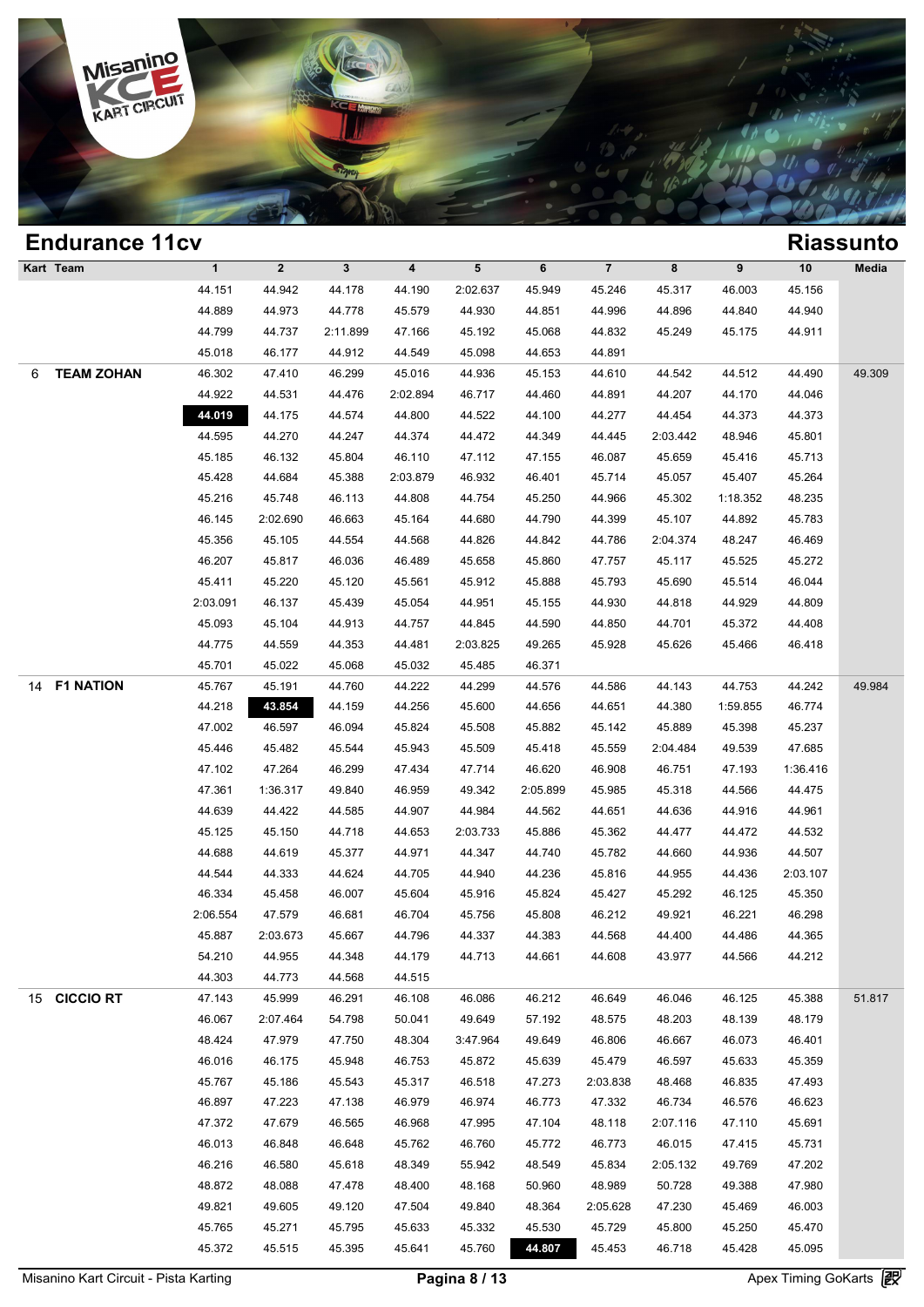

| <b>Endurance 11cv</b> |              |                |          |          |          |          |                |          |        |        | <b>Riassunto</b> |
|-----------------------|--------------|----------------|----------|----------|----------|----------|----------------|----------|--------|--------|------------------|
| Kart Team             | $\mathbf{1}$ | $\overline{2}$ | 3        | 4        | 5        | 6        | $\overline{7}$ | 8        | 9      | 10     | Media            |
|                       | 48.508       | 45.613         | 2:03.496 | 47.567   | 47.308   | 46.711   | 48.312         | 46.494   | 48.284 |        |                  |
| <b>DRGM</b><br>2      | 44.998       | 44.557         | 44.539   | 44.512   | 44.221   | 44.028   | 44.061         | 44.205   | 44.449 | 44.118 | 47.754           |
|                       | 44.538       | 44.530         | 44.054   | 43.911   | 43.961   | 43.953   | 44.028         | 44.158   | 45.286 | 44.196 |                  |
|                       | 44.136       | 44.109         | 44.152   | 44.219   | 44.275   | 2:00.615 | 45.226         | 44.324   | 44.146 | 44.094 |                  |
|                       | 44.413       | 43.674         | 43.750   | 43.683   | 43.939   | 43.940   | 43.764         | 43.917   | 43.466 | 43.602 |                  |
|                       | 44.072       | 44.138         | 44.294   | 43.852   | 43.977   | 43.989   | 43.725         | 43.805   | 43.803 | 43.879 |                  |
|                       | 43.846       | 43.834         | 2:00.668 | 44.731   | 44.053   | 44.107   | 44.403         | 44.208   | 44.097 | 44.263 |                  |
|                       | 44.366       | 44.283         | 44.295   | 44.241   | 44.170   | 44.260   | 44.184         | 44.375   | 44.348 | 44.392 |                  |
|                       | 44.326       | 44.475         | 44.539   | 2:01.393 | 44.839   | 43.931   | 43.981         | 43.832   | 43.921 | 43.852 |                  |
|                       | 44.028       | 43.554         | 43.765   | 43.924   | 44.076   | 43.923   | 43.976         | 43.820   | 43.804 | 43.920 |                  |
|                       | 44.029       | 43.705         | 43.809   | 44.263   | 44.312   | 44.140   | 43.712         | 43.798   | 44.031 | 43.976 |                  |
|                       | 2:00.409     | 44.992         | 44.308   | 44.227   | 44.091   | 44.054   | 44.083         | 44.039   | 44.186 | 44.104 |                  |
|                       | 44.164       | 44.329         | 44.380   | 44.328   | 44.330   | 44.216   | 44.163         | 43.911   | 44.027 | 44.068 |                  |
|                       | 44.134       | 44.124         | 43.984   | 44.162   | 2:00.938 | 44.954   | 44.055         | 44.284   | 46.268 | 44.814 |                  |
|                       | 44.082       | 44.187         | 44.114   | 2:01.938 | 45.191   | 44.652   | 44.668         | 2:02.431 | 44.701 | 43.972 |                  |
|                       | 43.940       | 44.010         | 43.925   | 43.804   | 43.685   | 44.088   | 43.814         | 43.763   | 43.931 | 44.097 |                  |

| Tabella dei giri |  |  |
|------------------|--|--|
|                  |  |  |

| Tabella del giri  |    |                                |                                   |                     |                                         |                                  |                                         |                       |                       |                        |                       |                         |                 |                         |                         |                        |  |
|-------------------|----|--------------------------------|-----------------------------------|---------------------|-----------------------------------------|----------------------------------|-----------------------------------------|-----------------------|-----------------------|------------------------|-----------------------|-------------------------|-----------------|-------------------------|-------------------------|------------------------|--|
| Giro 1<br>Interv. | 12 | $\overline{\mathbf{c}}$<br>0.6 | 16<br>0.3                         | 8<br>1.0            | $\ensuremath{\mathsf{3}}$<br>0.2        | $\mathbf{1}$<br>0.6              | $\overline{4}$<br>0.9                   | $\overline{7}$<br>1.0 | 13<br>0.2             | 11<br>0.4              | 14<br>0.3             | 9<br>0.3                | 10<br>0.1       | $\,6$<br>0.2            | $\sqrt{5}$<br>1.3       | 15<br>$1.1$            |  |
| Giro 2            | 12 | $\overline{2}$<br>0.9          | 16<br>0.5                         | $\mathbf{1}$<br>1.9 | 3<br>1.2                                | $\overline{4}$<br>0.4            | 8<br>0.3                                | 11<br>0.9             | 14<br>0.5             | 10<br>1.6              | 9<br>0.4              | $\overline{7}$<br>0.2   | 6<br>0.6        | 5<br>0.3                | 15<br>0.6               | 13<br>0.3              |  |
| Giro 3            | 12 | $\frac{2}{1.2}$                | 16<br>0.4                         | $\mathbf{1}$<br>1.5 | $3_{1.3}$                               | 4<br>0.9                         | 8<br>0.1                                | 11<br>0.8             | $14 \atop 0.8$        | $10^{10}_{1.5}$        | $\overline{7}$<br>0.7 | 9<br>0.7                | 13<br>0.4       | 5<br>0.8                | 6<br>0.1                | $15 \atop 1.0$         |  |
| Giro 4            | 12 | $\frac{2}{1.5}$                | 16<br>0.2                         | $\mathbf{1}$<br>1.6 | $\frac{3}{1.7}$                         | $\overline{4}$<br>0.6            | 8<br>0.4                                | 11<br>0.7             | $14_{0.5}$            | 10<br>2.0              | $\overline{7}$<br>0.5 | $9_{1.3}$               | 13<br>0.1       | $\,6$<br>1.2            | $\frac{5}{0.5}$         | 15<br>1.5              |  |
| Giro 5            | 12 | $\boldsymbol{2}$<br>1.6        | 16<br>0.4                         | $\mathbf{1}$<br>1.1 | 3<br>2.0                                | $\overline{4}$<br>0.6            | 8<br>0.5                                | 11<br>0.5             | 14<br>0.5             | 10<br>2.4              | $\overline{7}$<br>0.6 | 13<br>0.7               | 9<br>1.0        | 6<br>0.9                | 5<br>0.9                | 15<br>2.3              |  |
| Giro 6            | 12 | $\overline{c}$<br>1.6          | 16<br>$0.\overline{8}$            | $\mathbf{1}$<br>0.8 | $\begin{array}{c} 3 \\ 2.2 \end{array}$ | 4<br>0.6                         | 8<br>0.8                                | 11<br>0.7             | 14<br>0.4             | 10<br>$2.\overline{6}$ | $\overline{7}$<br>0.7 | 13<br>0.4               | 9<br>1.5        | $6\phantom{1}$<br>1.1   | 5<br>0.7                | 15<br>$3.\overline{5}$ |  |
| Giro 7            | 12 | $\frac{2}{1.6}$                | 16<br>1.0                         | $\mathbf{1}$<br>0.5 | $\frac{3}{2.6}$                         | $\overline{4}$<br>0.4            | $\begin{array}{c} 8 \\ 0.9 \end{array}$ | 11<br>0.4             | $14 \atop 1.0$        | $\frac{10}{2.5}$       | $\overline{7}$<br>0.5 | $13_{0.3}$              | $\frac{9}{2.1}$ | $6_{0.9}$               | $\frac{5}{1.1}$         | $15$ <sub>5.2</sub>    |  |
| Giro 8            | 12 | $\boldsymbol{2}$<br>1.9        | 16<br>1.1                         | $\mathbf{1}$<br>0.2 | $\ensuremath{\mathsf{3}}$<br>2.7        | $\overline{4}$<br>0.4            | 8<br>1.2                                | 11<br>$0.0\,$         | 14<br>1.0             | $\overline{7}$<br>3.9  | 13<br>0.1             | 9<br>1.9                | 6<br>0.9        | 5<br>2.0                | 15<br>5.8               | 10<br>1:05             |  |
| Giro 9            | 12 | $\boldsymbol{2}$<br>2.5        | $\mathbf{1}$<br>0.9               | 16<br>0.3           | $\mathbf{3}$<br>2.6                     | $\overline{4}$<br>0.6            | 11<br>1.4                               | 8<br>0.2              | 14<br>1.1             | 13<br>3.4              | $\overline{7}$<br>0.6 | 9<br>1.8                | $\,6$<br>0.7    | 5<br>2.7                | 15<br>6.7               | 10<br>1:07             |  |
| Giro 10           | 12 | $\frac{2}{2.8}$                | $\mathbf{1}$<br>0.5               | $16_{0.7}$          | 3<br>2.6                                | $\overline{\mathbf{4}}$<br>0.6   | 11<br>1.4                               | 8<br>0.1              | $14 \n1.1$            | 13<br>$3.\overline{5}$ | $\overline{7}$<br>0.6 | $\boldsymbol{9}$<br>2.5 | 6<br>0.1        | $\frac{5}{3.0}$         | $15 \atop 7.3$          | 10<br>1:07             |  |
| Giro 11           | 12 | $\frac{2}{3.6}$                | $\mathbf{1}$<br>0.1               | 16<br>0.9           | $\mathsf 3$<br>2.8                      | $\overline{4}$<br>0.2            | 11<br>1.6                               | 8<br>0.4              | 14<br>0.8             | 13<br>3.4              | $\overline{7}$<br>0.7 | $\boldsymbol{9}$<br>3.1 | 6<br>0.2        | 5<br>3.0                | 15<br>8.4               | 10<br>1:07             |  |
| Giro 12           | 12 | $\mathbf{1}$<br>3.8            | $^{\,2}_{\scriptscriptstyle 0.3}$ | 16<br>0.6           | $\mathbf{3}$<br>2.8                     | $\overline{\mathbf{4}}$<br>0.4   | 11<br>1.5                               | 8<br>0.7              | 14<br>0.3             | 13<br>3.9              | $\overline{7}$<br>0.5 | $\boldsymbol{9}$<br>3.3 | 6<br>0.5        | 5<br>3.3                | 10<br>1:16              | 15<br>14.6             |  |
| Giro 13           | 12 | $\mathbf{1}$<br>4.0            | $^{2}_{0.4}$                      | 16<br>0.5           | 3<br>3.1                                | $\overline{4}$<br>0.5            | 11<br>1.2                               | 8<br>0.9              | 14<br>0.1             | 13<br>4.0              | $\overline{7}$<br>0.7 | 9<br>3.3                | 6<br>0.5        | $\frac{5}{4.2}$         | 10<br>1:16              | 15<br>23.9             |  |
| Giro 14           | 12 | $\mathbf{1}$<br>4.0            | $^{2}_{0.3}$                      | 16<br>0.7           | $\frac{3}{3.7}$                         | $\overline{4}$<br>0.1            | 11<br>2.1                               | 14<br>0.1             | 13<br>4.1             | $\overline{7}$<br>0.9  | $9 \choose 3.7$       | 5<br>4.8                | 8<br>1:03       | 6<br>10.2               | 10<br>2.5               | 15<br>29.4             |  |
| Giro 15           | 12 | $\mathbf{1}$<br>3.8            | $^{2}_{0.2}$                      | 16<br>0.8           | 3<br>4.0                                | 4<br>0.3                         | 11<br>2.6                               | 14<br>0.6             | 13<br>2.7             | $\overline{7}$<br>1.5  | 9<br>4.0              | 5<br>4.8                | 8<br>1:05       | $\,6$<br>9.7            | 10<br>0.6               | 15<br>34.2             |  |
| Giro 16           | 12 | $\mathbf{1}$<br>3.5            | $\overline{c}$<br>0.1             | 16<br>1.2           | 3<br>4.2                                | $\overline{4}$<br>0.4            | 11<br>2.3                               | 14<br>0.9             | 13<br>2.1             | $\overline{7}$<br>1.9  | 9<br>5.0              | 5<br>4.4                | 8<br>1:05       | $\,6$<br>8.6            | 10<br>0.5               | 15<br>47.0             |  |
| Giro 17           | 12 | $\mathbf{1}$<br>2.9            | $^{2}_{0.4}$                      | 16<br>1.4           | $\mathfrak{Z}_{4.3}$                    | 4<br>0.2                         | 11<br>2.4                               | 14<br>1.3             | 13<br>1.6             | $\overline{7}$<br>2.4  | 9<br>5.7              | 5<br>4.3                | 8<br>1:05       | $6\phantom{1}$<br>8.6   | 10<br>0.8               | 15<br>50.4             |  |
| Giro 18           | 12 | $\mathbf{1}$<br>3.1            | $^{2}_{0.1}$                      | 16<br>1.4           | $\overline{\mathbf{4}}$<br>5.1          | $\ensuremath{\mathsf{3}}$<br>0.2 | 11<br>2.1                               | 14<br>1.1             | $13 \atop 1.2$        | $\overline{7}$<br>2.9  | $\underset{6.2}{9}$   | $\frac{5}{4.1}$         | 8<br>1:05       | 68.6                    | 10<br>1.2               | $15$ <sub>54.0</sub>   |  |
| Giro 19           | 12 | $\overline{\mathbf{c}}$<br>3.9 | 16<br>0.5                         | $\mathbf{1}$<br>0.7 | $\overline{4}$<br>4.3                   | 3<br>0.1                         | 11<br>2.1                               | 13<br>2.2             | $\overline{7}$<br>3.5 | 5<br>10.7              | 14<br>1:00            | 8<br>4.8                | $\,6$<br>7.7    | 10<br>1.6               | $\boldsymbol{9}$<br>3.8 | 15<br>53.7             |  |
| Giro 20           | 12 | $\overline{2}$<br>3.8          | 16<br>0.5                         | $\mathbf{1}$<br>0.6 | $\overline{4}$<br>4.7                   | $\mathsf 3$<br>0.5               | 11<br>1.5                               | 13<br>2.5             | $\overline{7}$<br>4.0 | 5<br>10.5              | 14<br>1:02            | 8<br>2.0                | $\,6$<br>7.8    | 10<br>2.2               | $\boldsymbol{9}$<br>5.8 | 15<br>55.2             |  |
| Giro 21           | 12 | $\frac{2}{3.7}$                | $\frac{16}{0.6}$                  | $\mathbf{1}$<br>0.8 | 4<br>4.6                                | 3<br>0.4                         | 11<br>1.5                               | $13 \atop 2.6$        | $\overline{7}$<br>4.7 | $\frac{5}{10.4}$       | $14$<br>1:04          | $8_{0.1}$               | 6.76            | $\frac{10}{2.8}$        | $9$ $_{\rm 6.0}$        | $15$ <sub>58.8</sub>   |  |
| Giro 22           | 12 | $\overline{\mathbf{c}}$<br>3.4 | 16<br>0.5                         | $\mathbf{1}$<br>0.6 | $\overline{4}$<br>5.2                   | 3<br>0.1                         | 11<br>1.6                               | 13<br>2.3             | $\overline{7}$<br>5.2 | 8<br>1:14              | 14<br>2.0             | $\,6$<br>4.4            | 10<br>3.4       | $\boldsymbol{9}$<br>6.0 | $\frac{5}{7.0}$         | 15<br>54.9             |  |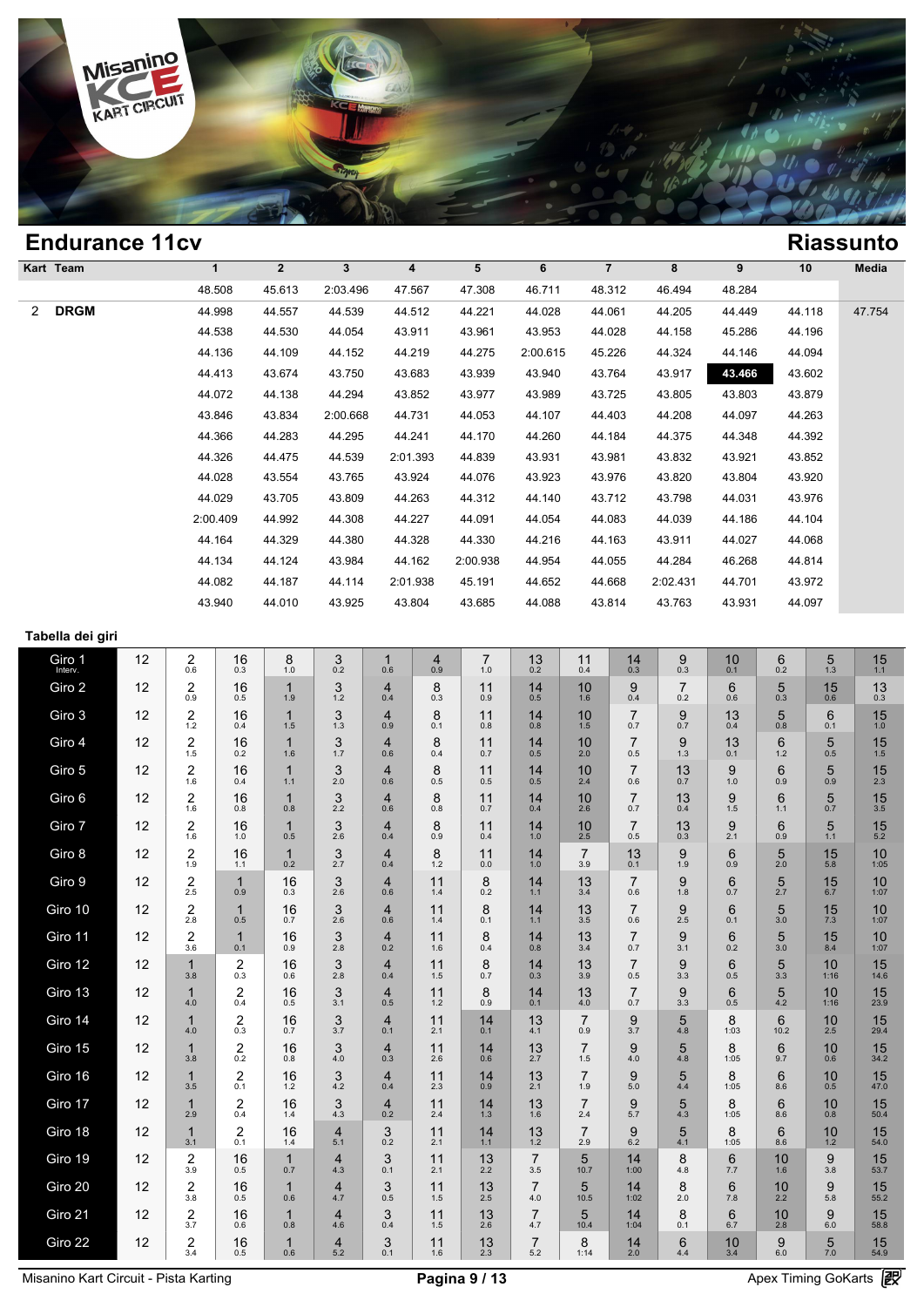

| Giro 23 | 12             | $\frac{2}{3.4}$                | 16<br>2.0              | 4<br>5.0               | 3<br>0.1                  | 11<br>1.2              | $\mathbf{1}$<br>37.6   | 13<br>43.7             | 8<br>0.6               | 7<br>2.5              | 14<br>1.4          | 6<br>2.9            | 10<br>3.7          | 9<br>6.0            | 5<br>8.2   | 15<br>56.7           |  |
|---------|----------------|--------------------------------|------------------------|------------------------|---------------------------|------------------------|------------------------|------------------------|------------------------|-----------------------|--------------------|---------------------|--------------------|---------------------|------------|----------------------|--|
| Giro 24 | 12             | $\overline{c}$<br>3.6          | 16<br>2.8              | 3<br>4.4               | 11<br>1.1                 | $\mathbf 1$<br>37.2    | $\overline{4}$<br>39.7 | 8<br>4.6               | 13<br>$1.2$            | $\overline{7}$<br>2.6 | 14<br>2.1          | 6<br>1.9            | 10<br>3.8          | 9<br>5.8            | 5<br>8.4   | 15<br>1:00           |  |
| Giro 25 | 12             | $\overline{2}$<br>3.9          | 16<br>2.7              | 11<br>5.9              | 3<br>1:15                 | $\overline{4}$<br>3.0  | 8<br>2.6               | 13<br>1.6              | $\overline{7}$<br>2.6  | 14<br>3.1             | 6<br>0.9           | 9<br>9.9            | 5<br>8.5           | $\mathbf{1}$<br>6.4 | 10<br>56.8 | 15<br>2:59           |  |
| Giro 26 | 12             | $\overline{2}$<br>4.0          | 16<br>4.6              | 3<br>4.4               | $\overline{4}$<br>2.5     | 8<br>1.5               | 13<br>2.3              | $\overline{7}$<br>2.1  | 6<br>4.1               | 14<br>0.8             | 9<br>9.6           | 5<br>9.8            | $\mathbf 1$<br>5.8 | 10<br>57.4          | 11<br>5.2  | 15<br>2:58           |  |
| Giro 27 | 12             | $\overline{\mathbf{c}}$<br>3.7 | 3<br>8.2               | $\overline{4}$<br>3.3  | 8<br>0.1                  | 13<br>3.4              | $\overline{7}$<br>1.4  | 6<br>4.2               | 14<br>1.7              | 9<br>9.1              | 5<br>9.6           | $\mathbf 1$<br>5.7  | 16<br>35.0         | 10<br>22.5          | 11<br>6.2  | 15<br>2:59           |  |
| Giro 28 | 12             | $\overline{2}$<br>3.8          | 3<br>8.3               | 8<br>3.1               | $\overline{4}$<br>0.7     | 13<br>3.3              | $\overline{7}$<br>0.9  | 6<br>4.4               | 14<br>3.1              | 9<br>7.8              | 5<br>9.3           | $\mathbf 1$<br>5.6  | 16<br>36.2         | 10<br>21.7          | 11<br>6.2  | 15<br>3:01           |  |
| Giro 29 | 12             | $\overline{2}$<br>3.7          | 3<br>8.6               | 8<br>2.8               | $\overline{4}$<br>1.1     | 13<br>3.5              | $\overline{7}$<br>0.4  | $6\phantom{1}6$<br>4.7 | 14<br>4.1              | 9<br>6.7              | 5<br>9.6           | $\mathbf 1$<br>5.5  | 16<br>36.0         | 10<br>22.6          | 11<br>5.4  | 15<br>3:03           |  |
| Giro 30 | 12             | $\overline{\mathbf{c}}$<br>3.7 | 3<br>8.8               | 8<br>2.2               | $\overline{4}$<br>2.1     | $\overline{7}$<br>3.6  | 13<br>0.7              | 6<br>3.9               | 14<br>5.0              | 9<br>6.0              | 5<br>9.5           | $\mathbf 1$<br>5.0  | 16<br>36.0         | 10<br>22.8          | 11<br>5.3  | 15<br>3:05           |  |
| Giro 31 | 12             | $\overline{2}$<br>4.2          | 3<br>8.5               | 8<br>1.9               | $\overline{4}$<br>2.8     | $\overline{7}$<br>3.7  | 13<br>0.8              | $6\phantom{1}6$<br>3.7 | 14<br>5.9              | 9<br>5.3              | 5<br>9.2           | $\mathbf 1$<br>4.9  | 16<br>35.7         | 10<br>23.1          | 11<br>5.6  | 15<br>3:07           |  |
| Giro 32 | 12             | $\overline{2}$<br>3.9          | 3<br>9.1               | 8<br>1.3               | $\overline{4}$<br>3.9     | $\overline{7}$<br>3.1  | 13<br>1.3              | 6<br>3.3               | 14<br>7.1              | 9<br>4.4              | 5<br>8.9           | $\mathbf 1$<br>4.7  | 16<br>35.7         | 10<br>23.3          | 11<br>5.5  | 15<br>3:09           |  |
| Giro 33 | 12             | $\overline{2}$<br>3.8          | 3<br>9.6               | 8<br>0.9               | $\overline{4}$<br>4.6     | $\overline{7}$<br>2.8  | 13<br>1.3              | $6\phantom{1}6$<br>3.3 | 14<br>8.4              | 9<br>3.4              | 5<br>9.4           | $\mathbf{1}$<br>3.7 | 16<br>35.7         | 10<br>23.5          | 11<br>5.5  | 15<br>3:10           |  |
| Giro 34 | 12             | $\overline{\mathbf{c}}$<br>3.6 | 3<br>9.8               | 8<br>0.8               | $\overline{4}$<br>$5.4$   | $\overline{7}$<br>2.2  | 13<br>1.7              | $6\phantom{1}6$<br>3.3 | 14<br>9.9              | 9<br>2.1              | 5<br>9.3           | $\mathbf{1}$<br>3.4 | 16<br>35.6         | 10<br>23.7          | 11<br>5.4  | 15<br>3:13           |  |
| Giro 35 | 12             | $\overline{\mathbf{c}}$<br>3.5 | 3<br>9.8               | 8<br>0.4               | $\overline{4}$<br>6.3     | $\overline{7}$<br>2.2  | 13<br>1.8              | $6\phantom{1}6$<br>3.1 | 14<br>11.0             | 9<br>1.1              | 5<br>9.3           | 1<br>3.1            | 16<br>35.2         | 10<br>24.0          | 11<br>5.3  | 15<br>3:15           |  |
| Giro 36 | 12             | $\overline{\mathbf{c}}$<br>3.5 | 8<br>10.3              | 3<br>0.3               | $\overline{4}$<br>6.7     | $\overline{7}$<br>2.0  | 13<br>1.9              | 6<br>2.8               | 14<br>12.0             | 9<br>0.2              | 5<br>9.6           | $\mathbf{1}$<br>2.6 | 16<br>35.0         | 10<br>24.2          | 11<br>5.2  | 15<br>3:16           |  |
| Giro 37 | 12             | 2<br>3.5                       | 8<br>10.3              | 3<br>0.8               | $\overline{4}$<br>7.2     | $\overline{7}$<br>1.4  | 13<br>2.2              | 6<br>2.9               | 9<br>12.4              | 14<br>0.7             | 5<br>8.6           | $\mathbf{1}$<br>2.7 | 16<br>35.0         | 10<br>23.7          | 11<br>5.5  | 15<br>3:17           |  |
| Giro 38 | 12             | 2<br>3.4                       | 8<br>10.2              | 3<br>0.9               | $\overline{4}$<br>7.9     | $\overline{7}$<br>1.0  | 13<br>2.7              | 9<br>15.5              | 5<br>8.9               | $\mathbf 1$<br>2.6    | 16<br>34.8         | 6<br>19.7           | 10<br>4.1          | 11<br>5.9           | 14<br>4.2  | 15<br>3:15           |  |
| Giro 39 | 12             | 2<br>2.9                       | 8<br>10.4              | 3<br>1.0               | 4<br>8.7                  | $\overline{7}$<br>0.4  | 13<br>3.2              | 5<br>24.2              | $\mathbf{1}$<br>2.4    | 16<br>34.6            | 10<br>24.1         | 6<br>0.6            | 11<br>5.0          | 9<br>1.3            | 14<br>8.3  | 15<br>3:11           |  |
| Giro 40 | 12             | $\overline{2}$<br>2.6          | 3<br>11.8              | $\overline{4}$<br>9.2  | $\overline{7}$<br>0.3     | 13<br>3.7              | 5<br>23.8              | $\mathbf{1}$<br>2.2    | 16<br>34.5             | 8<br>1.5              | 10<br>22.8         | 6<br>2.0            | 11<br>3.2          | 9<br>3.2            | 14<br>10.2 | 15<br>3:09           |  |
| Giro 41 | 12             | $\overline{2}$<br>2.5          | 3<br>11.8              | $\overline{7}$<br>9.7  | $\overline{4}$<br>0.8     | 5<br>26.9              | $\mathbf{1}$<br>1.9    | 16<br>34.5             | 8<br>3.3               | 13<br>14.7            | 10<br>6.5          | 6<br>2.8            | 11<br>2.3          | 9<br>3.7            | 14<br>12.4 | 15<br>3:08           |  |
| Giro 42 | 12             | $\overline{2}$<br>2.7          | 3<br>11.7              | $\overline{7}$<br>9.9  | $\overline{4}$<br>1.1     | 5<br>26.8              | $\mathbf{1}$<br>1.7    | 16<br>34.4             | 8<br>3.3               | 13<br>17.2            | 10<br>4.2          | 6<br>4.5            | 11<br>0.4          | 9<br>4.7            | 14<br>14.5 | 15<br>3:06           |  |
| Giro 43 | 12             | $\overline{2}$<br>3.0          | 3<br>11.6              | $\overline{7}$<br>10.3 | 4<br>1.1                  | 5<br>26.6              | $\mathbf{1}$<br>1.6    | 16<br>34.1             | 8<br>3.5               | 13<br>18.2            | 10<br>3.4          | 11<br>4.6           | 6<br>1.3           | 9<br>4.2            | 14<br>16.0 | 15<br>3:05           |  |
| Giro 44 | 12             | $\overline{2}$<br>2.5          | $\overline{7}$<br>22.4 | 5<br>28.0              | $\mathbf 1$<br>$1.2$      | 16<br>33.9             | 3<br>2.3               | 8<br>1.2               | $\overline{4}$<br>11.5 | 13<br>8.1             | 10<br>2.2          | 11<br>4.5           | 6<br>3.3           | 9<br>2.9            | 14<br>18.6 | 15<br>3:03           |  |
| Giro 45 | 2              | $\overline{7}$<br>22.8         | 5<br>28.2              | $\mathbf{1}$<br>1.1    | 12<br>22.5                | 16<br>10.9             | 8<br>4.3               | 3<br>0.8               | $\overline{4}$<br>12.1 | 13<br>6.9             | 10<br>1.6          | 11<br>4.2           | 6<br>6.2           | 9<br>0.7            | 14<br>21.4 | 15<br>3:02           |  |
| Giro 46 | 2              | $\overline{7}$<br>23.2         | 5<br>28.2              | $\mathbf{1}$<br>1.3    | 12<br>23.0                | 16<br>9.5              | 8<br>4.5               | 3<br>1.7               | $\overline{4}$<br>12.0 | 13<br>7.1             | 10<br>$1.1$        | 11<br>4.3           | 9<br>7.7           | 6<br>1.2            | 14<br>21.6 | 15<br>3:02           |  |
| Giro 47 | $\overline{2}$ | $\overline{7}$<br>23.9         | 5<br>28.5              | $\mathbf{1}$<br>1.3    | 12<br>22.6                | 16<br>9.4              | 8<br>4.3               | 3<br>2.3               | 4<br>11.8              | 13<br>7.7             | 10<br>0.7          | 11<br>3.9           | 9<br>8.4           | 6<br>2.5            | 14<br>22.4 | 15<br>4:19           |  |
| Giro 48 | 2              | 54.3                           | 12<br>22.3             | 16<br>9.4              | 8<br>4.3                  | 3<br>3.0               | 10.9                   | $\overline{4}$<br>0.7  | 13<br>7.9              | 10<br>0.3             | 11<br>3.8          | 9<br>9.3            | 6<br>2.9           | $\frac{5}{1.7}$     | 14<br>21.8 | 15<br>4:21           |  |
| Giro 49 | 2              | $\mathbf{1}$<br>54.8           | 12<br>21.7             | 16<br>9.7              | 8<br>4.5                  | 3<br>3.4               | $\overline{4}$<br>11.5 | 7<br>0.8               | 10<br>7.7              | 13<br>0.5             | 11<br>2.7          | 9<br>10.1           | 6<br>3.4           | 5<br>3.4            | 14<br>21.8 | 15<br>4:21           |  |
| Giro 50 | 2              | 12<br>1:16                     | 16<br>9.7              | 8<br>4.6               | 3<br>4.2                  | $\overline{4}$<br>12.2 | 7<br>0.3               | 13<br>7.8              | 9<br>13.3              | 6<br>4.1              | $\mathbf 1$<br>0.0 | 5<br>2.9            | 10<br>55.0         | 11<br>2.3           | 14<br>15.5 | 15<br>3:32           |  |
| Giro 51 | $\overline{2}$ | 12<br>1:16                     | 16<br>9.9              | 8<br>4.9               | 3<br>4.6                  | $\overline{4}$<br>12.1 | $\overline{7}$<br>0.7  | 13<br>7.7              | 9<br>13.2              | $\mathbf 1$<br>4.3    | 6<br>0.4           | $\frac{5}{1.6}$     | 10<br>56.0         | 11<br>2.6           | 14<br>17.6 | 15<br>3:31           |  |
| Giro 52 | $\overline{2}$ | 12<br>1:16                     | 16<br>10.3             | 8<br>4.8               | 3<br>5.3                  | $\overline{4}$<br>11.8 | 7<br>1.0               | 13<br>8.0              | 9<br>12.9              | $\mathbf 1$<br>3.9    | 6<br>0.7           | 5<br>1.1            | 10<br>56.2         | 11<br>2.7           | 14<br>1:09 | 15<br>2:42           |  |
| Giro 53 | 12             | $^{2}_{0.1}$                   | 16<br>10.4             | 8<br>4.6               | 4<br>17.6                 | 7<br>1.0               | 13<br>8.4              | 9<br>12.7              | $\mathbf{1}$<br>3.1    | 6<br>2.1              | 5<br>0.3           | 3<br>36.6           | 10<br>19.9         | 11<br>2.1           | 14<br>1:14 | 15<br>2:39           |  |
| Giro 54 | 12             | $\overline{2}$<br>0.8          | 8<br>14.2              | $\overline{4}$<br>18.0 | $\overline{7}$<br>1.2     | 13<br>8.8              | 9<br>13.5              | $\mathbf{1}$<br>1.6    | 5<br>2.7               | 16<br>27.8            | 3<br>9.7           | 10<br>18.9          | 11<br>2.3          | 6<br>20.3           | 14<br>57.1 | 15<br>2:39           |  |
| Giro 55 | 12             | $^{2}_{0.7}$                   | 8<br>14.1              | $\overline{4}$<br>18.5 | $\overline{7}$<br>1.3     | 13<br>9.7              | 9<br>12.8              | $\mathbf{1}$<br>0.6    | 5<br>3.4               | 16<br>28.5            | 3<br>8.8           | 10<br>18.8          | 11<br>2.0          | 6<br>23.1           | 14<br>59.5 | $15$ <sub>2:37</sub> |  |
| Giro 56 | 12             | $\boldsymbol{2}$<br>0.6        | 8<br>13.8              | $\overline{4}$<br>19.0 | $\overline{7}$<br>1.5     | 13<br>10.2             | $\mathbf{1}$<br>12.5   | 9<br>0.6               | 16<br>31.7             | 3<br>8.7              | 5<br>7.9           | 10<br>10.7          | 11<br>2.2          | 6<br>25.1           | 14<br>2:19 | 15<br>1:18           |  |
| Giro 57 | 12             | $\overline{2}$<br>1.1          | 8<br>13.6              | $\overline{4}$<br>19.1 | $\overline{7}$<br>2.1     | 13<br>9.9              | $\mathbf{1}$<br>11.7   | 9<br>1.7               | 16<br>31.1             | 3<br>9.2              | 5<br>7.7           | 10<br>10.4          | 11<br>2.1          | 6<br>26.7           | 14<br>2:19 | 15<br>1:19           |  |
| Giro 58 | 12             | $\frac{2}{1.3}$                | 8<br>13.2              | $\overline{4}$<br>19.5 | $\overline{7}$<br>$2.7\,$ | 13<br>9.6              | $\mathbf{1}$<br>11.1   | 9<br>$2.8\,$           | 16<br>31.1             | 3<br>8.9              | 5<br>7.2           | 10<br>10.5          | 11<br>1.9          | 6<br>27.6           | 14<br>2:19 | 15<br>1:21           |  |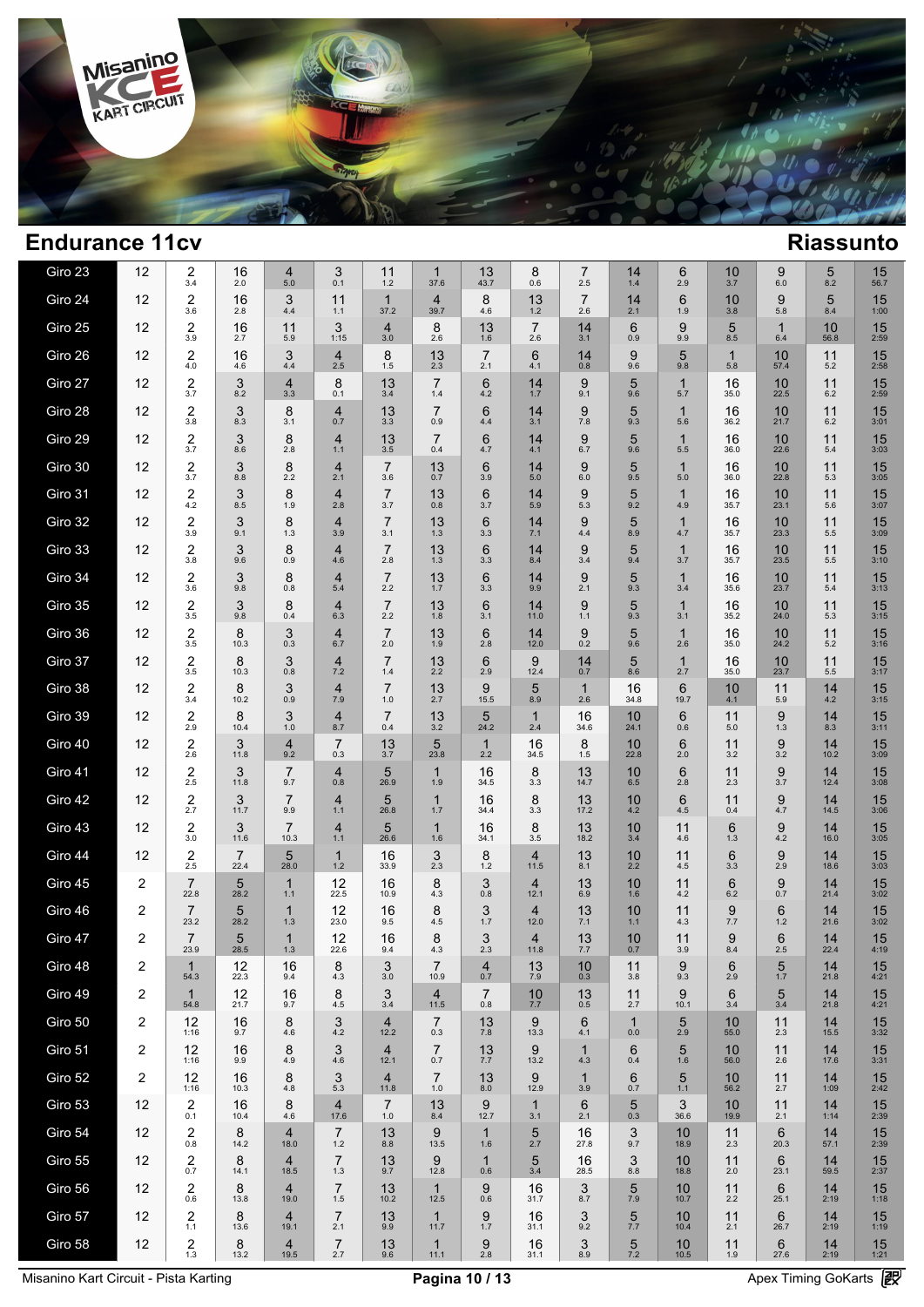

| Giro 59 | 12                      | $^{2}_{1.2}$                     | 8<br>13.0              | 4<br>20.2              | 7<br>3.1              | 13<br>10.0             | 1<br>9.6               | 9<br>3.9              | 16<br>30.3                | 3<br>9.0              | 5<br>7.3            | 10<br>10.3            | 11<br>2.0               | 6<br>28.8 | 14<br>2:18 | 15<br>1:23           |  |
|---------|-------------------------|----------------------------------|------------------------|------------------------|-----------------------|------------------------|------------------------|-----------------------|---------------------------|-----------------------|---------------------|-----------------------|-------------------------|-----------|------------|----------------------|--|
| Giro 60 | 12                      | $\boldsymbol{2}$<br>1.5          | 8<br>12.7              | $\overline{4}$<br>20.6 | $\overline{7}$<br>3.1 | 13<br>9.8              | $\mathbf{1}$<br>9.0    | 9<br>4.9              | 16<br>30.0                | 3<br>9.3              | 5<br>7.2            | 10<br>10.0            | 11<br>2.1               | 6<br>29.7 | 14<br>2:17 | 15<br>1:25           |  |
| Giro 61 | 12                      | $\overline{2}$<br>1.8            | 8<br>12.2              | $\overline{4}$<br>21.3 | $\overline{7}$<br>3.1 | $\mathbf{1}$<br>18.9   | 9<br>5.0               | 16<br>29.7            | 3<br>9.5                  | 5<br>7.4              | 10<br>9.8           | 11<br>1.8             | 13<br>4.5               | 6<br>26.2 | 14<br>2:17 | 15<br>1:28           |  |
| Giro 62 | 12                      | $\overline{2}$<br>2.1            | 8<br>11.9              | $\overline{4}$<br>21.6 | $\overline{7}$<br>3.5 | $\mathbf{1}$<br>18.7   | 9<br>5.1               | 16<br>29.7            | 3<br>9.9                  | 5<br>6.9              | 10<br>9.8           | 11<br>1.4             | 13<br>6.0               | 6<br>26.3 | 14<br>2:16 | 15<br>1:31           |  |
| Giro 63 | 12                      | $\overline{2}$<br>2.4            | 8<br>11.8              | $\overline{7}$<br>25.3 | $\mathbf{1}$<br>18.3  | 16<br>35.0             | 5<br>17.5              | $\overline{4}$<br>3.0 | 10<br>6.4                 | 11<br>1.0             | 13<br>6.6           | 9<br>14.1             | 6<br>13.5               | 3<br>23.7 | 14<br>1:50 | 15<br>1:33           |  |
| Giro 64 | 12                      | $\overline{2}$<br>2.5            | 8<br>11.7              | $\overline{7}$<br>26.0 | $\mathbf{1}$<br>17.5  | 16<br>35.6             | 5<br>17.6              | $\overline{4}$<br>4.9 | 10<br>4.5                 | 11<br>0.7             | 13<br>7.3           | 9<br>15.5             | 6<br>12.2               | 3<br>24.7 | 14<br>1:49 | 15<br>1:35           |  |
| Giro 65 | 12                      | $\overline{\mathbf{c}}$<br>2.7   | 8<br>19.0              | $\overline{7}$<br>19.0 | $\mathbf{1}$<br>17.0  | 16<br>36.0             | 5<br>17.5              | $\overline{4}$<br>5.8 | 10<br>3.5                 | 11<br>0.7             | 13<br>7.2           | 9<br>15.8             | 6<br>12.3               | 3<br>24.7 | 14<br>1:50 | 15<br>1:38           |  |
| Giro 66 | 12                      | $\overline{\mathbf{c}}$<br>3.1   | $\overline{7}$<br>38.1 | $\mathbf{1}$<br>16.7   | 16<br>36.5            | 8<br>4.5               | 5<br>12.8              | $\overline{4}$<br>6.7 | 10<br>2.5                 | 11<br>0.8             | 13<br>7.4           | 9<br>16.0             | 6<br>12.9               | 3<br>24.5 | 14<br>1:49 | 15<br>1:40           |  |
| Giro 67 | 12                      | $\overline{\mathbf{c}}$<br>3.3   | $\overline{7}$<br>38.1 | $\mathbf{1}$<br>16.3   | 16<br>36.6            | 8<br>5.8               | 5<br>12.1              | $\overline{4}$<br>7.3 | 10<br>1.8                 | 11<br>0.8             | 13<br>7.6           | 9<br>15.8             | 6<br>13.3               | 3<br>24.1 | 14<br>1:49 | 15<br>1:44           |  |
| Giro 68 | 12                      | $\overline{2}$<br>3.8            | $\overline{7}$<br>38.0 | $\mathbf{1}$<br>15.8   | 16<br>37.0            | 8<br>5.8               | 5<br>12.4              | $\overline{4}$<br>7.5 | 10<br>1.4                 | 11<br>0.5             | 13<br>7.9           | 9<br>15.7             | 6<br>14.3               | 3<br>23.5 | 14<br>1:49 | 15<br>3:06           |  |
| Giro 69 | 2                       | $\overline{7}$<br>38.7           | $\mathbf{1}$<br>14.6   | 12<br>18.5             | 16<br>19.1            | 8<br>5.6               | $\overline{4}$<br>20.8 | 10<br>0.4             | 11<br>0.5                 | 13<br>8.2             | 9<br>15.8           | 3<br>38.7             | 5<br>5.4                | 6<br>4.0  | 14<br>1:39 | 15<br>3:08           |  |
| Giro 70 | 2                       | $\overline{7}$<br>38.8           | $\mathbf{1}$<br>13.7   | 12<br>20.0             | 16<br>18.4            | 8<br>6.0               | $\overline{4}$<br>21.1 | 10<br>0.0             | 11<br>0.2                 | 13<br>8.3             | 9<br>16.1           | 3<br>39.0             | 5<br>7.2                | 6<br>5.5  | 14<br>1:36 | 15<br>3:09           |  |
| Giro 71 | 2                       | $\overline{7}$<br>38.5           | $\mathbf{1}$<br>13.7   | 12<br>20.0             | 16<br>18.9            | 8<br>5.5               | 10<br>21.8             | 11<br>1.4             | $\overline{4}$<br>0.3     | 13<br>6.3             | 9<br>16.4           | 3<br>39.0             | 5<br>7.8                | 6<br>6.5  | 14<br>1:35 | 15<br>3:10           |  |
| Giro 72 | 2                       | $\overline{7}$<br>38.5           | $\mathbf{1}$<br>13.0   | 12<br>20.5             | 16<br>18.8            | 8<br>5.6               | 10<br>21.7             | 11<br>1.4             | $\overline{4}$<br>0.7     | 13<br>6.3             | 9<br>16.4           | 3<br>39.4             | 5<br>8.2                | 6<br>1:23 | 14<br>17.9 | 15<br>3:12           |  |
| Giro 73 | 2                       | $\overline{7}$<br>38.5           | $\mathbf{1}$<br>12.3   | 12<br>20.7             | 16<br>19.1            | 8<br>5.4               | 10<br>21.9             | 11<br>1.0             | $\overline{4}$<br>1.5     | 13<br>$7.0$           | 9<br>15.0           | 3<br>40.3             | 5<br>8.1                | 6<br>1:25 | 14<br>15.9 | 15<br>3:14           |  |
| Giro 74 | $\mathbf{1}$            | 12<br>21.0                       | 2<br>5.7               | 16<br>13.7             | 8<br>5.0              | $\overline{7}$<br>19.6 | 10<br>2.5              | 11<br>0.9             | $\overline{4}$<br>2.4     | 13<br>6.7             | 9<br>14.9           | 3<br>40.7             | 5<br>8.2                | 6<br>1:25 | 14<br>15.4 | 15<br>3:15           |  |
| Giro 75 | $\mathbf{1}$            | 12<br>21.4                       | $\overline{2}$<br>6.4  | 16<br>13.1             | 8<br>4.7              | $\overline{7}$<br>21.5 | 11<br>1.8              | $\overline{4}$<br>3.7 | 13<br>5.7                 | 9<br>14.8             | 3<br>41.5           | 5<br>8.3              | 10<br>2.0               | 6<br>1:23 | 14<br>1:34 | 15<br>1:58           |  |
| Giro 76 | 12                      | $\overline{2}$<br>6.5            | 8<br>18.2              | $\overline{7}$<br>21.8 | 11<br>1.8             | 4<br>3.6               | $\mathbf{1}$<br>4.1    | 13<br>1.3             | 9<br>14.9                 | 16<br>35.6            | 3<br>6.0            | 5<br>8.7              | 10<br>2.3               | 6<br>1:22 | 14<br>1:35 | 15<br>1:58           |  |
| Giro 77 | 12                      | $\overline{2}$<br>6.6            | 8<br>18.4              | $\overline{7}$<br>22.2 | 4<br>6.1              | 1<br>4.6               | 13<br>0.2              | 9<br>14.5             | 16<br>36.5                | 3<br>5.4              | 5<br>9.8            | 10<br>1.0             | 11<br>9.7               | 6<br>1:13 | 14<br>1:36 | 15<br>1:59           |  |
| Giro 78 | 12                      | $\overline{c}$<br>6.1            | 8<br>18.8              | $\overline{7}$<br>22.2 | 4<br>6.7              | 13<br>4.4              | $\mathbf{1}$<br>0.4    | 9<br>13.8             | 16<br>36.4                | 3<br>5.8              | 5<br>10.5           | 10<br>0.1             | 11<br>10.8              | 6<br>1:12 | 14<br>1:35 | 15<br>2:01           |  |
| Giro 79 | 12                      | $\overline{c}$<br>5.9            | 8<br>19.0              | $\overline{7}$<br>22.2 | 4<br>7.7              | 13<br>3.6              | $\mathbf 1$<br>1.4     | 9<br>12.9             | 16<br>36.2                | 3<br>6.5              | 10<br>11.3          | 5<br>0.6              | 11<br>8.8               | 6<br>1:13 | 14<br>1:35 | 15<br>2:04           |  |
| Giro 80 | 12                      | $\overline{\mathbf{c}}$<br>5.8   | 8<br>19.3              | $\overline{7}$<br>22.2 | 4<br>9.0              | 13<br>2.7              | $\mathbf{1}$<br>1.7    | 9<br>12.4             | 16<br>35.7                | 3<br>7.6              | 10<br>10.9          | 5<br>1.1              | 11<br>8.0               | 6<br>1:15 | 14<br>1:34 | 15<br>2:05           |  |
| Giro 81 | 12                      | $\overline{c}$<br>5.8            | 8<br>19.3              | $\overline{7}$<br>22.6 | 4<br>9.4              | 13<br>1.9              | $\mathbf{1}$<br>2.8    | 9<br>11.4             | 16<br>35.7                | 3<br>8.1              | 10<br>10.9          | 5<br>1.0              | 11<br>7.5               | 6<br>1:16 | 14<br>1:33 | 15<br>2:06           |  |
| Giro 82 | 12                      | $^{2}_{\scriptscriptstyle{5.3}}$ | 8<br>20.1              | $\overline{7}$<br>22.5 | 13<br>11.4            | $\mathbf 1$<br>3.0     | 9<br>11.3              | 16<br>35.3            | 3<br>9.5                  | 10<br>9.8             | 5<br>1.6            | $\overline{4}$<br>5.1 | 11<br>2.3               | 6<br>1:16 | 14<br>1:33 | 15<br>2:08           |  |
| Giro 83 | 12                      | $\overline{\mathbf{c}}$<br>5.0   | 8<br>20.4              | $\overline{7}$<br>23.1 | 13<br>11.0            | $\mathbf 1$<br>3.2     | 9<br>11.2              | 16<br>34.8            | 3<br>9.9                  | 10<br>9.6             | 5<br>3.1            | 4<br>5.4              | 11<br>0.4               | 6<br>1:17 | 14<br>1:33 | 15<br>2:09           |  |
| Giro 84 | 12                      | $^{2}_{4.9}$                     | 8<br>20.6              | 7<br>23.5              | 14.3                  | 9<br>10.9              | 16<br>34.4             | 3<br>10.3             | 10<br>9.3                 | 5<br>4.8              | 13<br>3.6           | 4<br>0.2              | 11<br>0.3               | 6<br>1:17 | 14<br>1:34 | 15<br>2:12           |  |
| Giro 85 | 12                      | 2<br>5.0                         | 8<br>20.8              | $\overline{7}$<br>23.6 | 16<br>59.5            | 3<br>10.7              | 10<br>9.2              | 5<br>5.6              | 11<br>3.1                 | 4<br>0.3              | 13<br>1.1           | 1<br>1.9              | 9<br>11.3               | 6<br>1:03 | 14<br>1:33 | 15<br>2:24           |  |
| Giro 86 | 12                      | 2<br>4.9                         | 8<br>21.5              | $\overline{7}$<br>23.8 | 16<br>58.9            | 3<br>11.5              | 10<br>8.5              | 5<br>6.3              | 11<br>2.4                 | $\overline{4}$<br>0.9 | 13<br>1.0           | $\mathbf{1}$<br>3.6   | 9<br>10.8               | 6<br>1:02 | 14<br>1:33 | 15<br>2:27           |  |
| Giro 87 | 12                      | 2<br>5.0                         | 8<br>21.7              | $\overline{7}$<br>24.0 | 16<br>58.8            | 3<br>12.0              | 10<br>7.8              | 11<br>8.7             | $\frac{4}{1.3}$           | 13<br>0.8             | $\mathbf{1}$<br>4.1 | 9<br>10.9             | 5<br>57.9               | 6<br>4.4  | 14<br>1:34 | $15$ <sub>2:27</sub> |  |
| Giro 88 | 12                      | $\boldsymbol{2}$<br>4.8          | 8<br>22.0              | $\overline{7}$<br>23.7 | 16<br>58.7            | 3<br>12.7              | 10<br>7.4              | 11<br>8.7             | 4<br>1.6                  | 13<br>0.4             | 9<br>16.0           | 5<br>58.9             | 1<br>6.2                | 6<br>1:16 | 14<br>15.0 | 15<br>3:48           |  |
| Giro 89 | 12                      | $^{2}_{4.7}$                     | 8<br>22.5              | $\overline{7}$<br>23.8 | 16<br>58.2            | 10<br>20.7             | 11<br>8.2              | $13 \atop 2.2$        | 4<br>0.2                  | 9<br>16.5             | 3<br>41.5           | 5<br>18.3             | 1<br>6.9                | 6<br>1:18 | 14<br>11.7 | 15<br>3:53           |  |
| Giro 90 | 12                      | $\overline{2}$<br>4.8            | 8<br>22.9              | $\overline{7}$<br>23.8 | 16<br>58.1            | 10<br>21.1             | 11<br>7.9              | 13<br>2.2             | $\overline{4}$<br>0.4     | 9<br>17.4             | 3<br>42.1           | 5<br>17.4             | $\mathbf{1}$<br>6.7     | 6<br>1:19 | 14<br>9.7  | 15<br>3:55           |  |
| Giro 91 | 12                      | 2<br>4.9                         | 8<br>23.4              | $\overline{7}$<br>23.4 | 16<br>58.0            | 10<br>28.8             | 11<br>0.7              | 13<br>1.8             | 4<br>0.7                  | 9<br>18.1             | 3<br>42.5           | 5<br>17.0             | $\mathbf{1}$<br>7.2     | 6<br>1:20 | 14<br>8.1  | 15<br>4:00           |  |
| Giro 92 | 12                      | 2<br>4.7                         | $\overline{7}$<br>47.3 | 8<br>52.8              | 16<br>5.2             | 10<br>29.4             | 11<br>0.1              | 13<br>1.6             | 4<br>$1.0$                | 9<br>18.5             | 3<br>42.2           | 5<br>17.6             | $\mathbf{1}$<br>6.5     | 6<br>1:21 | 14<br>6.6  | 15<br>4:04           |  |
| Giro 93 | 12                      | 2<br>4.9                         | $\overline{7}$<br>47.7 | 8<br>53.8              | 16<br>4.2             | 11<br>29.4             | 10<br>0.2              | 13<br>$1.5$           | 4<br>1.5                  | 9<br>19.0             | 3<br>41.9           | 5<br>17.8             | $\mathbf{1}$<br>5.9     | 6<br>1:23 | 14<br>5.2  | 15<br>4:06           |  |
| Giro 94 | $\overline{\mathbf{c}}$ | 12<br>1.0                        | $\overline{7}$<br>46.6 | 8<br>54.2              | 16<br>3.8             | 11<br>29.4             | 10<br>0.2              | 13<br>1.6             | $\overline{4}$<br>$2.2\,$ | 9<br>19.0             | 3<br>41.5           | 5<br>18.3             | $\mathbf{1}$<br>$7.5\,$ | 6<br>1:23 | 14<br>3.4  | 15<br>4:10           |  |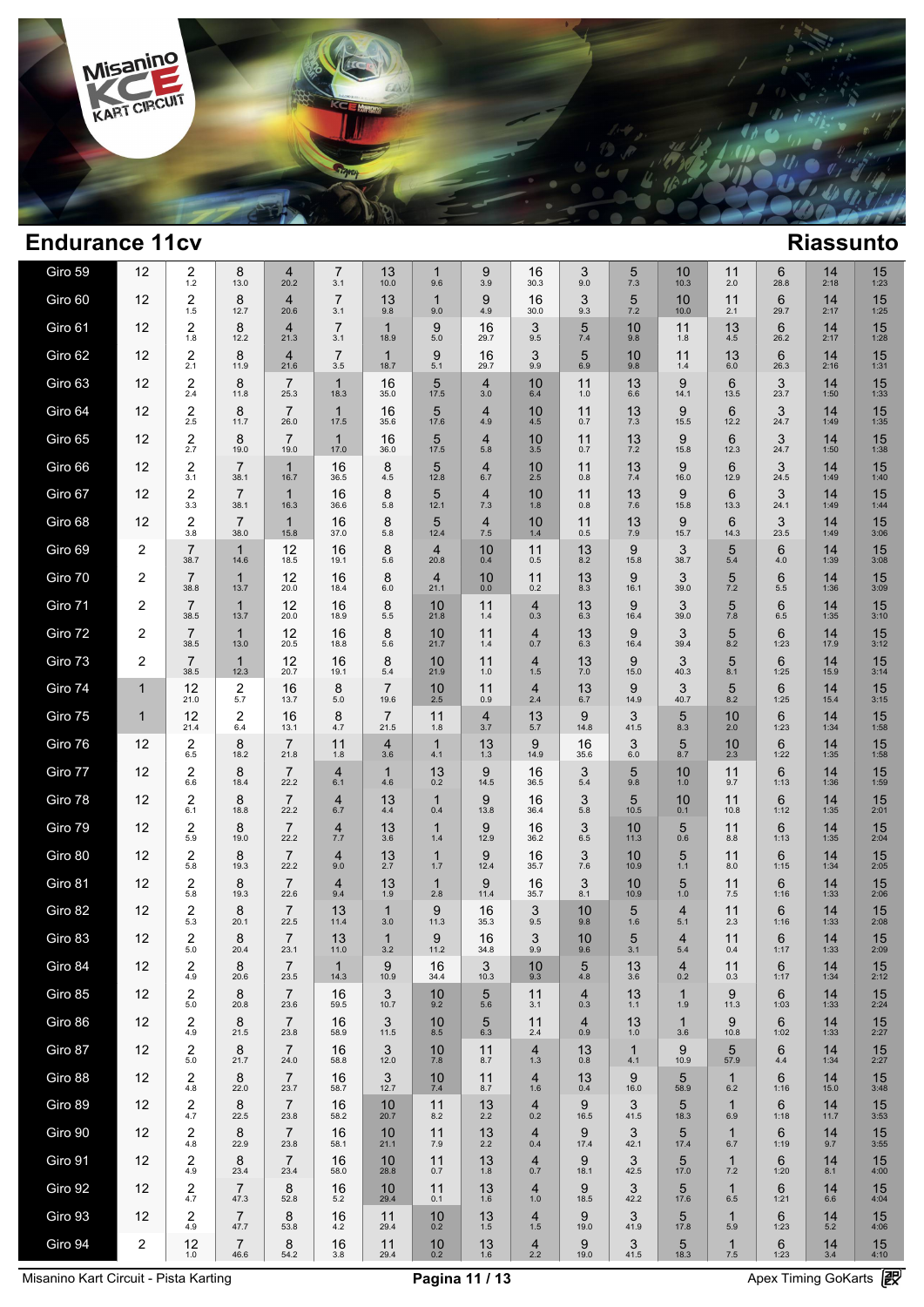

| Giro 95         | 2              | 7<br>47.4                      | 12<br>29.9             | 8<br>24.4              | 16<br>3.5  | 11<br>29.6             | 10<br>0.1             | 13<br>1.5             | $\overline{4}$<br>2.6 | 9<br>19.6             | 3<br>41.3              | 5<br>18.7            | 1<br>6.7            | 6<br>1:24  | 14<br>2.7  | 15<br>4:13           |  |
|-----------------|----------------|--------------------------------|------------------------|------------------------|------------|------------------------|-----------------------|-----------------------|-----------------------|-----------------------|------------------------|----------------------|---------------------|------------|------------|----------------------|--|
| Giro 96         | 2              | $\overline{7}$<br>47.5         | 12<br>30.7             | 8<br>23.8              | 16<br>2.9  | 11<br>30.3             | 10<br>0.8             | 13<br>0.3             | $\overline{4}$<br>2.9 | 9<br>20.5             | 3<br>40.9              | $\mathbf 1$<br>25.4  | 5<br>1:11           | 6<br>13.5  | 14<br>1.0  | 15<br>4:20           |  |
| Giro 97         | 2              | $\overline{7}$<br>48.1         | 12<br>30.5             | 8<br>24.0              | 16<br>2.7  | 11<br>30.7             | 10<br>0.7             | 13<br>0.5             | $\overline{4}$<br>3.2 | 9<br>20.7             | 3<br>41.1              | $\mathbf 1$<br>24.9  | 5<br>1:13           | 14<br>14.2 | 6<br>0.8   | 15<br>4:22           |  |
| Giro 98         | 2              | $\overline{7}$<br>48.6         | 12<br>30.3             | 16<br>26.8             | 11<br>31.0 | 10<br>0.6              | 13<br>0.5             | $\overline{4}$<br>3.8 | 9<br>20.9             | 8<br>17.4             | 3<br>23.4              | $\mathbf{1}$<br>24.8 | 5<br>1:14           | 14<br>13.9 | 6<br>1.0   | 15<br>4:28           |  |
| Giro 99         | 2              | 12<br>1:18                     | 16<br>27.0             | $\overline{7}$<br>21.2 | 11<br>10.0 | 10<br>0.5              | 13<br>0.2             | $\overline{4}$<br>4.2 | 9<br>21.7             | 8<br>17.3             | 3<br>22.8              | 5<br>1:39            | $\mathbf 1$<br>3.2  | 14<br>10.3 | 6<br>2.1   | 15<br>4:32           |  |
| Giro 100        | 2              | 12<br>1:19                     | 16<br>27.2             | $\overline{7}$<br>22.7 | 11<br>8.4  | 13<br>0.6              | $\overline{4}$<br>4.7 | 9<br>22.1             | 8<br>17.0             | 3<br>22.8             | 10<br>9.1              | 5<br>1:29            | $\mathbf{1}$<br>4.0 | 6<br>12.8  | 14<br>1:15 | 15<br>3:19           |  |
| <b>Giro 101</b> | 2              | 12<br>2.7                      | 16<br>27.4             | $\overline{7}$<br>23.7 | 13<br>8.7  | 11<br>0.3              | 9<br>26.8             | 8<br>16.3             | 3<br>22.9             | 10<br>10.0            | $\overline{4}$<br>4.7  | 5<br>1:23            | $\mathbf 1$<br>3.7  | 6<br>14.0  | 14<br>1:16 | 15<br>3:22           |  |
| <b>Giro 102</b> | 2              | 12<br>1.9                      | $\overline{7}$<br>52.3 | 13<br>7.5              | 9<br>27.6  | 8<br>15.9              | 16<br>3.2             | 3<br>20.3             | 11<br>9.4             | 10<br>0.0             | $\overline{4}$<br>6.2  | 5<br>1:24            | $\mathbf{1}$<br>1.5 | 6<br>14.6  | 14<br>1:16 | 15<br>3:26           |  |
| <b>Giro 103</b> | 2              | 12<br>1.6                      | $\overline{7}$<br>53.2 | 13<br>6.8              | 9<br>28.4  | 8<br>15.2              | 16<br>4.1             | 3<br>20.1             | 10<br>9.0             | 11<br>1.0             | $\overline{4}$<br>5.6  | 5<br>1:24            | $\mathbf 1$<br>0.7  | 6<br>16.0  | 14<br>1:17 | 15<br>3:30           |  |
| <b>Giro 104</b> | 2              | 12<br>1.6                      | $\overline{7}$<br>53.6 | 13<br>6.5              | 9<br>29.6  | 8<br>13.9              | 16<br>4.2             | 3<br>20.3             | 10<br>10.0            | 11<br>0.3             | $\overline{4}$<br>5.5  | 5<br>1:24            | $\mathbf 1$<br>0.6  | 6<br>17.1  | 14<br>1:17 | 15<br>3:31           |  |
| <b>Giro 105</b> | 2              | 12<br>1.8                      | $\overline{7}$<br>54.2 | 13<br>5.9              | 9<br>29.8  | 8<br>13.5              | 16<br>4.4             | 3<br>20.5             | 10<br>10.1            | 11<br>0.3             | $\overline{4}$<br>5.1  | 5<br>1:23            | 1<br>0.2            | 6<br>19.1  | 14<br>1:17 | 15<br>3:35           |  |
| Giro 106        | 2              | 12<br>2.7                      | $\overline{7}$<br>54.2 | 13<br>5.5              | 9<br>30.4  | 8<br>12.7              | 16<br>4.2             | 3<br>20.7             | 10<br>10.3            | 11<br>1.8             | $\overline{4}$<br>3.7  | $\mathbf{1}$<br>1:23 | 5<br>0.5            | 6<br>20.4  | 14<br>1:17 | 15<br>3:38           |  |
| <b>Giro 107</b> | 2              | 12<br>2.6                      | $\overline{7}$<br>54.8 | 13<br>5.0              | 9<br>31.3  | 8<br>12.2              | 16<br>4.9             | 3<br>20.2             | 10<br>10.0            | $\overline{4}$<br>5.7 | 11<br>1:12             | $\mathbf 1$<br>10.6  | 5<br>1.2            | 6<br>21.5  | 14<br>1:17 | 15<br>4:58           |  |
| <b>Giro 108</b> | 2              | 12<br>2.8                      | $\overline{7}$<br>55.1 | 13<br>4.9              | 9<br>32.0  | 8<br>11.7              | 16<br>4.8             | 3<br>20.3             | 10<br>10.7            | $\overline{4}$<br>4.9 | 11<br>1:13             | $\mathbf{1}$<br>9.3  | 5<br>1.5            | 6<br>23.0  | 14<br>1:16 | 15<br>5:00           |  |
| <b>Giro 109</b> | 2              | 12<br>2.7                      | $\overline{7}$<br>55.7 | 8<br>48.5              | 16<br>4.5  | 3<br>20.9              | 13<br>7.9             | 10<br>2.2             | $\overline{4}$<br>4.8 | 9<br>25.3             | 11<br>48.7             | 1<br>8.0             | 5<br>2.1            | 6<br>24.1  | 14<br>1:17 | 15<br>4:59           |  |
| <b>Giro 110</b> | $\overline{2}$ | 12<br>2.9                      | $\overline{7}$<br>56.0 | 8<br>48.4              | 16<br>4.4  | 3<br>22.4              | 13<br>7.3             | 10<br>1.3             | $\overline{4}$<br>5.4 | 9<br>25.5             | 11<br>48.8             | 1<br>6.8             | 5<br>2.7            | 6<br>25.6  | 14<br>1:16 | 15<br>5:00           |  |
| <b>Giro 111</b> | 2              | 12<br>2.8                      | $\overline{7}$<br>56.1 | 16<br>52.7             | 3<br>23.9  | 13<br>6.3              | 10<br>1.0             | $\overline{4}$<br>5.9 | 9<br>25.0             | 8<br>9.5              | 11<br>39.5             | 1<br>6.1             | 5<br>3.0            | 6<br>1:44  | 14<br>1:20 | 15<br>3:39           |  |
| <b>Giro 112</b> | 2              | 12<br>2.6                      | $\overline{7}$<br>57.1 | 16<br>51.9             | 3<br>24.3  | 13<br>6.3              | 10<br>0.6             | $\overline{4}$<br>6.4 | 9<br>24.1             | 8<br>11.0             | 1<br>44.2              | 5<br>4.2             | 11<br>1:08          | 6<br>37.3  | 14<br>1:21 | 15<br>3:37           |  |
| <b>Giro 113</b> | 2              | 12<br>2.4                      | $\overline{7}$<br>58.2 | 16<br>50.6             | 3<br>24.9  | 13<br>6.2              | 10<br>0.5             | $\overline{4}$<br>6.6 | 9<br>23.7             | 8<br>12.1             | $\mathbf 1$<br>42.9    | 5<br>4.5             | 11<br>1:10          | 6<br>36.8  | 14<br>1:23 | 15<br>3:36           |  |
| <b>Giro 114</b> | 2              | 12<br>2.2                      | $\overline{7}$<br>58.8 | 16<br>49.9             | 3<br>25.6  | 13<br>5.6              | 10<br>0.6             | $\overline{4}$<br>6.6 | 9<br>23.3             | 8<br>12.2             | $\mathbf{1}$<br>42.5   | 5<br>4.8             | 11<br>1:11          | 6<br>36.6  | 14<br>1:24 | 15<br>3:35           |  |
| <b>Giro 115</b> | 2              | 12<br>2.0                      | $\overline{7}$<br>59.0 | 16<br>49.8             | 3<br>26.3  | 13<br>5.3              | 10<br>0.5             | 4<br>6.8              | 9<br>22.8             | 8<br>12.1             | $\mathbf 1$<br>42.5    | 11<br>1:16           | 5<br>6.7            | 6<br>30.1  | 14<br>1:25 | 15<br>3:35           |  |
| <b>Giro 116</b> | 2              | 12<br>1.8                      | 7<br>59.5              | 16<br>49.4             | 13<br>32.0 | 10<br>0.3              | $\overline{4}$<br>7.1 | 9<br>22.1             | 8<br>11.9             | 3<br>29.3             | $\mathbf{1}$<br>13.5   | 11<br>1:17           | 5<br>8.0            | 6<br>29.3  | 14<br>1:26 | 15<br>3:34           |  |
| <b>Giro 117</b> | 2              | 12<br>1.7                      | $\overline{7}$<br>1:00 | 16<br>49.2             | 13<br>32.1 | 10<br>0.1              | $\overline{4}$<br>7.2 | 9<br>21.6             | 8<br>12.0             | 3<br>31.0             | $\mathbf 1$<br>11.6    | 11<br>1:18           | 5<br>8.4            | 6<br>29.0  | 14<br>1:27 | 15<br>3:34           |  |
| <b>Giro 118</b> | 2              | 12<br>2.0                      | 16<br>1:49             | $\overline{7}$<br>30.2 | 10<br>1.9  | 13<br>0.3              | $\overline{4}$<br>7.3 | 9<br>20.6             | 8<br>12.3             | 3<br>31.5             | $\mathbf 1$<br>10.7    | 11<br>1:18           | 5<br>9.4            | 6<br>28.5  | 14<br>1:32 | 15<br>3:30           |  |
| <b>Giro 119</b> | 2              | 12<br>2.0                      | 16<br>1:49             | 10<br>32.4             | 13<br>0.1  | $\overline{4}$<br>7.6  | 9<br>20.5             | 8<br>11.5             | 3<br>32.2             | $\overline{7}$<br>5.6 | $\mathbf{1}$<br>4.5    | 11<br>1:19           | 5<br>10.6           | 6<br>27.5  | 14<br>1:33 | 15<br>3:29           |  |
| <b>Giro 120</b> | 2              | 12<br>1:18                     | 16<br>34.4             | 13<br>32.8             | 10<br>0.1  | 4<br>7.2               | 9<br>19.9             | 8<br>11.5             | 3<br>32.8             | 6.9                   | 2.4                    | 11<br>1:20           | 5<br>11.2           | 6<br>27.1  | 14<br>1:35 | 15<br>3:28           |  |
| <b>Giro 121</b> | 2              | 12<br>1:19                     | 16<br>33.4             | 13<br>33.0             | 10<br>0.1  | $\overline{4}$<br>7.3  | 9<br>19.3             | 8<br>11.5             | 3<br>33.3             | $\overline{7}$<br>7.4 | $\mathbf{1}$<br>1.5    | 11<br>1:21           | 5<br>11.4           | 6<br>27.3  | 14<br>1:36 | $15$ <sub>3:27</sub> |  |
| <b>Giro 122</b> | 2              | 12<br>1:18                     | 16<br>33.6             | 13<br>33.1             | 10<br>0.2  | 9<br>26.1              | 8<br>12.8             | 3<br>32.5             | $\overline{7}$<br>8.2 | $\mathbf{1}$<br>0.4   | $\overline{4}$<br>4.3  | 11<br>1:17           | 5<br>11.8           | 6<br>27.4  | 14<br>2:54 | 15<br>2:09           |  |
| <b>Giro 123</b> | 2              | 12<br>1:18                     | 16<br>34.0             | 13<br>33.0             | 10<br>0.2  | 9<br>25.6              | 8<br>13.4             | 3<br>32.0             | $\mathbf{1}$<br>8.8   | $\overline{7}$<br>0.5 | 4<br>5.3               | 5<br>1:28            | 6<br>27.6           | 11<br>36.6 | 14<br>2:18 | 15<br>2:09           |  |
| <b>Giro 124</b> | 2              | 12<br>1:18                     | 16<br>34.4             | 13<br>32.9             | 10<br>0.1  | 9<br>25.5              | 8<br>13.2             | 3<br>32.9             | $\mathbf{1}$<br>7.8   | $\overline{7}$<br>1.8 | 4<br>4.8               | 5<br>1:29            | 6<br>26.8           | 11<br>37.5 | 14<br>2:17 | 15<br>2:10           |  |
| <b>Giro 125</b> | 2              | 12<br>2.1                      | 16<br>34.4             | 13<br>33.1             | 9<br>25.2  | 8<br>13.3              | 3<br>33.3             | 10<br>5.3             | $\mathbf 1$<br>2.3    | $\overline{4}$<br>6.7 | $\overline{7}$<br>1:12 | 5<br>17.2            | 6<br>26.7           | 11<br>37.5 | 14<br>2:17 | 15<br>2:11           |  |
| <b>Giro 126</b> | 2              | 12<br>1.0                      | 16<br>34.8             | 13<br>33.2             | 9<br>24.6  | 8<br>13.4              | 3<br>33.7             | 10<br>6.2             | $\overline{4}$<br>8.5 | $\mathbf{1}$<br>1:09  | $\overline{7}$<br>3.5  | 5<br>16.6            | 6<br>26.4           | 11<br>37.6 | 14<br>2:17 | 15<br>2:12           |  |
| Giro 127        | 2              | 12<br>0.7                      | 13<br>1:08             | 9<br>24.3              | 8<br>13.6  | 16<br>6.4              | 3<br>27.2             | 10<br>$6.4\,$         | $\overline{4}$<br>8.6 | $\mathbf{1}$<br>1:11  | $\overline{7}$<br>2.1  | 5<br>17.3            | 6<br>26.3           | 11<br>37.5 | 14<br>2:16 | 15<br>2:12           |  |
| Giro 128        | 2              | 12<br>0.2                      | 13<br>1:09             | 8<br>37.5              | 3<br>34.4  | 10<br>5.9              | $\overline{4}$<br>9.2 | 9<br>14.3             | 16<br>20.4            | $\mathbf{1}$<br>36.3  | $\overline{7}$<br>1.6  | 5<br>18.0            | 6<br>26.1           | 11<br>37.7 | 14<br>2:16 | 15<br>2:15           |  |
| <b>Giro 129</b> | 12             | $\overline{\mathbf{c}}$<br>0.0 | 13<br>1:07             | 8<br>37.2              | 3<br>34.8  | 10<br>5.7              | $\overline{4}$<br>9.8 | 9<br>15.2             | 16<br>20.2            | $\mathbf{1}$<br>35.6  | $\overline{7}$<br>0.7  | 5<br>19.1            | 6<br>26.6           | 11<br>36.9 | 14<br>2:16 | 15<br>2:16           |  |
| <b>Giro 130</b> | 12             | 2<br>0.3                       | 13<br>1:06             | 3<br>1:12              | 10<br>5.8  | $\overline{4}$<br>10.2 | 9<br>15.2             | 8<br>10.4             | 16<br>9.6             | $\mathbf{1}$<br>35.8  | $\overline{7}$<br>0.1  | 5<br>20.0            | 6<br>26.1           | 11<br>37.1 | 14<br>2:16 | 15<br>2:16           |  |